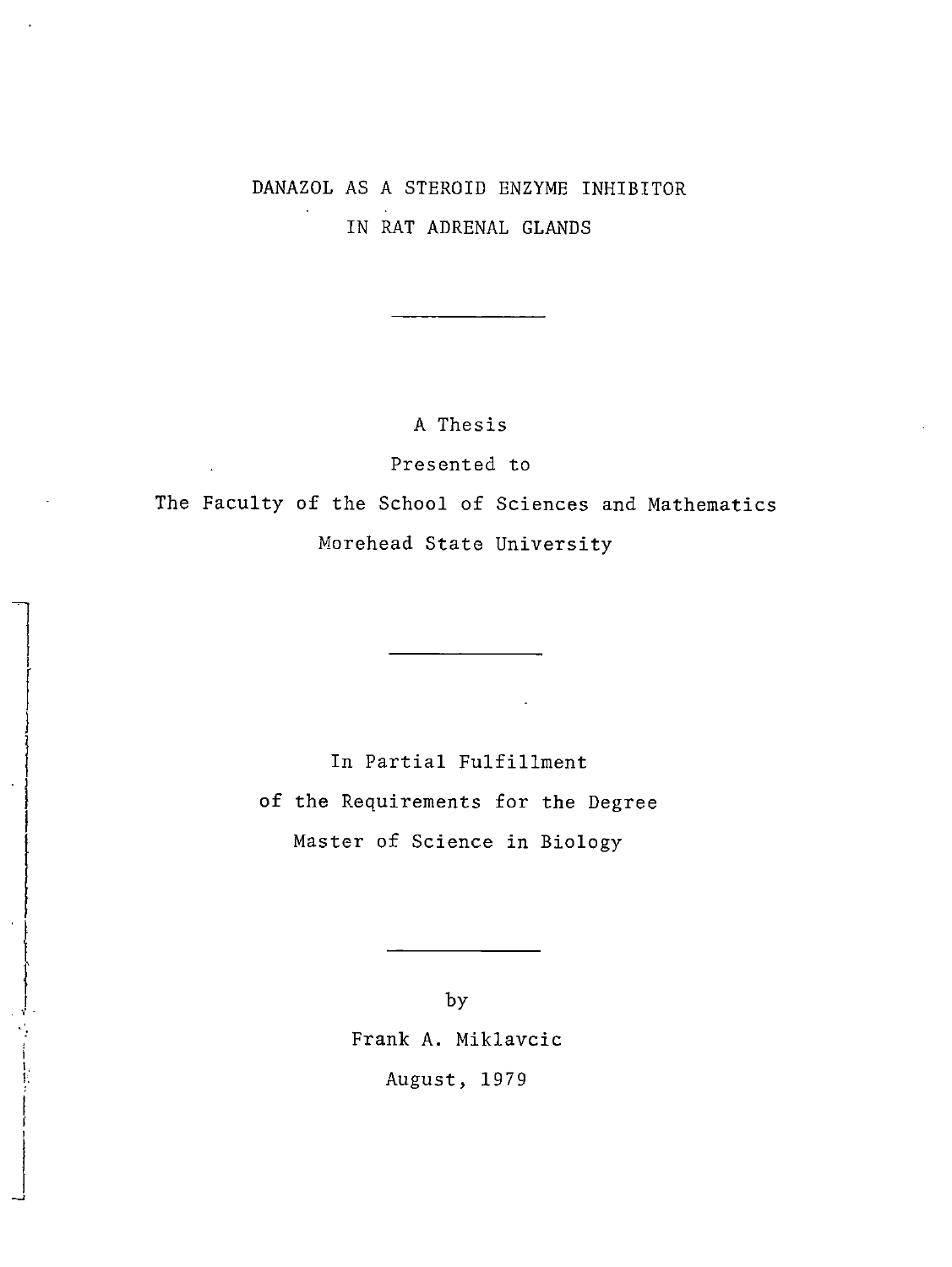**APP-KATHETES** MLSHAL

Accepted by the faculty of the School of Sciences and Mathematics, Morehead State University, in partial fulfillment of the requirements for the Master of Science in Biology degree.

 $\overline{\mathrm{Dav}}$ 

Chairman

Master's Committee:

l*immezi*<br>Brumagen David

Regist 1,

ďЬ

10-15-79- author 54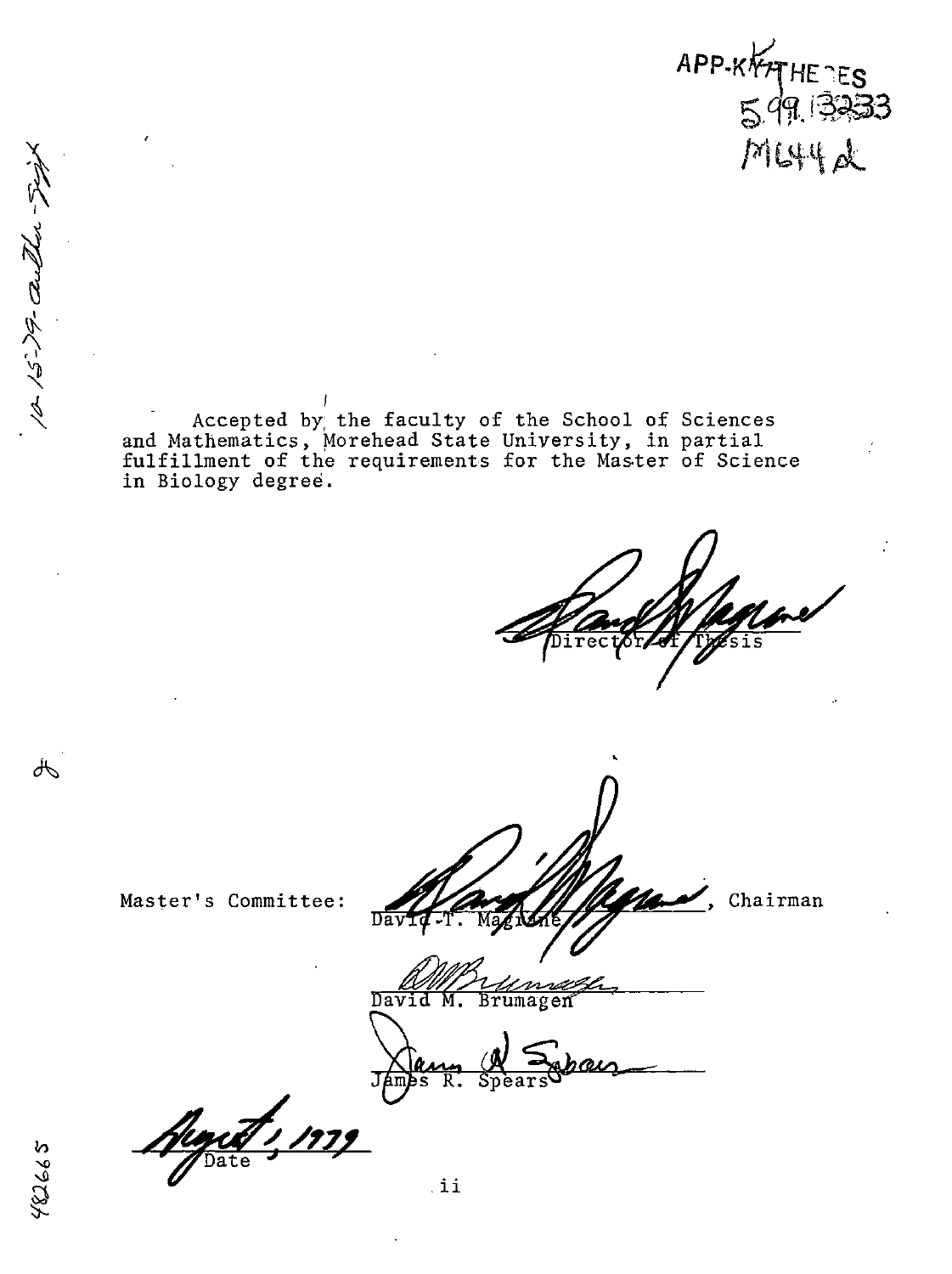#### ABSTRACT

DANAZOL AS A STEROID ENZYME INHIBITOR

IN RAT ADRENAL GLANDS

Frank A. Miklavcic Morehead State University, Director of Thesis:

The effect of Danazol, a synthe $\gamma$ ic steroid derivative, as an inhibitor of the enzymes of steroidogenesis, was studied in the adrenal glands of adult female rats in vivo. Analysis was made of adrenal weight, zona glomerulosa histology, and electrolyte concentration in the urine and blood plasma.

Changes in sodium, potassium, and chloride ion concentrations in the urine and plasma of Danazol injected rats with ovaries intact suggest the possible inhibition of the synthesis of aldosterone. However, castrated rats injected with Danazol exhibited no differences in the characteristics analyzed when compared to the castrate control group. This suggests that Danazol may affect the adrenal glands by way of its influence on estrogen release from the ovary. Another explanation may be that estrogens have a permissive action on the means by which Danazol affects the adrenals.

iii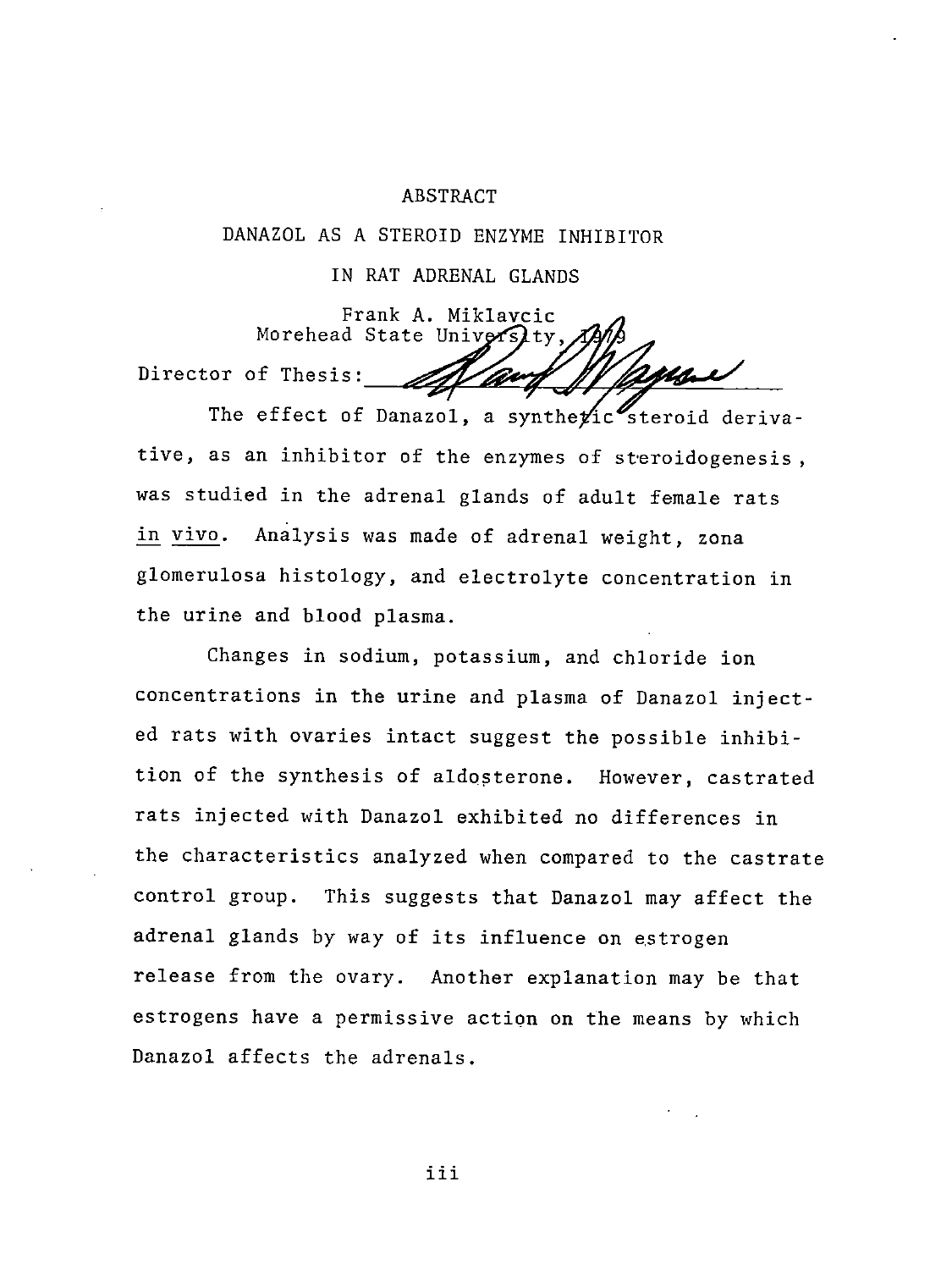Accepted by: Chairman ura  $\alpha$ 

 $\epsilon$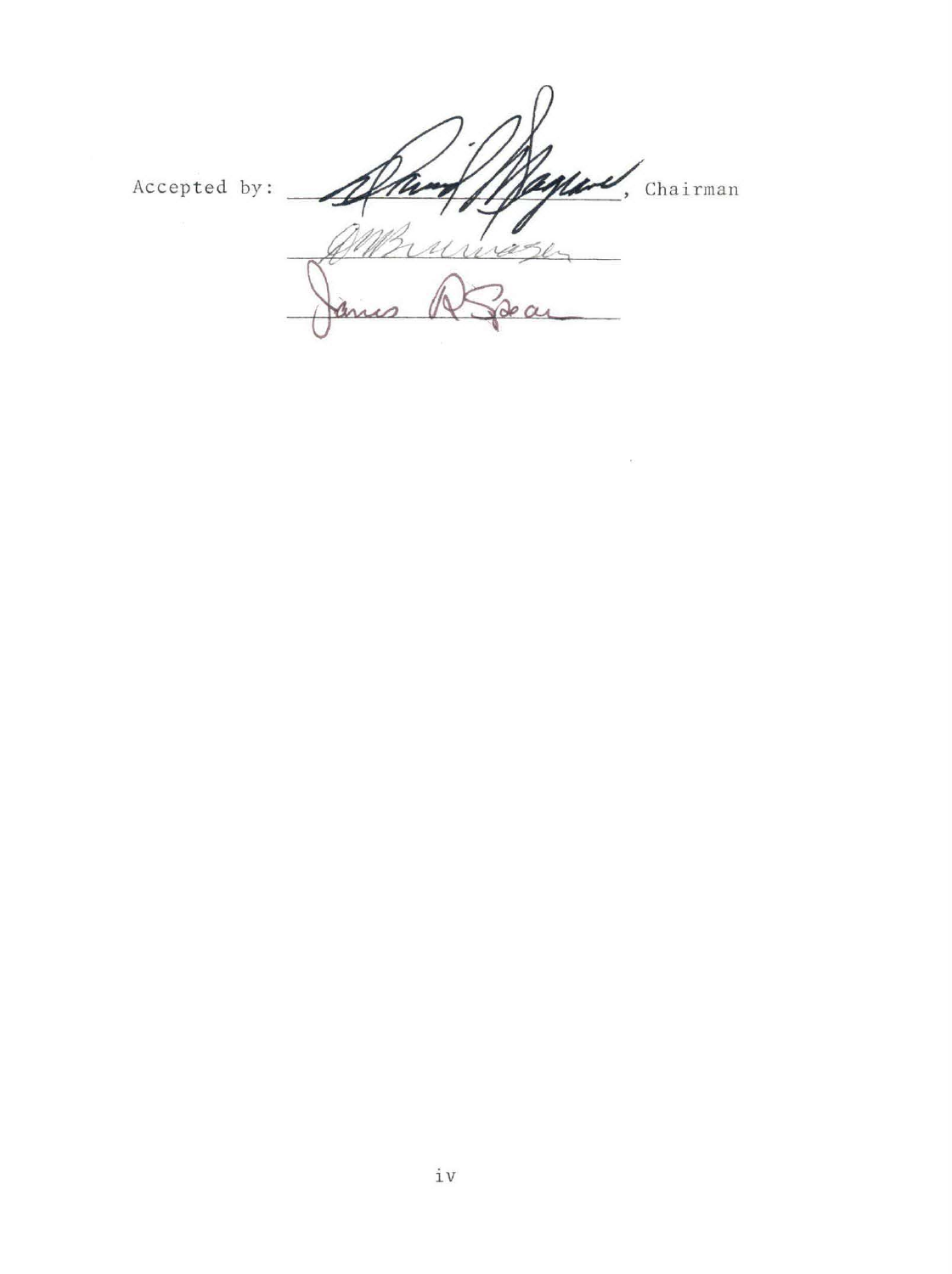#### ACKNOWLEDGEMENTS

I would like to .thank the members of my committee, Dr. David Magrane, Dr. David Brumagen, and Dr. James Spears for their time, effort, and guidance on this thesis and during the past year, especially Dr. Magrane and Dr. Brumagen for introducing me to the world of molecular biology. A debt of gratitude is owed to Dr. Magrane for enabling me to experience the frustrations and the joys of research work. Through his friendship and guiding hand, he has been an inspiration to me during my graduate career.

Thanks is also extended to the faculty, staff, and students of the Biology Department for their assistance throughout the year, especially Mr. Allen Lake, Dr. Jerry Howell, Dr. David Saxon, Mr. Les Meade, Ricky Collins, and finally Mrs. Janie Strunk for her assistance in a time of need.

I would like to thank my wife, Rosie, and my children, Greg and Laura, for their encouragement, understanding and love. A final debt of gratitude is extended to my parents who, through their blood, sweat, and tears, were able to provide the opportunity for receiving a good education.

 $\mathbf{v}$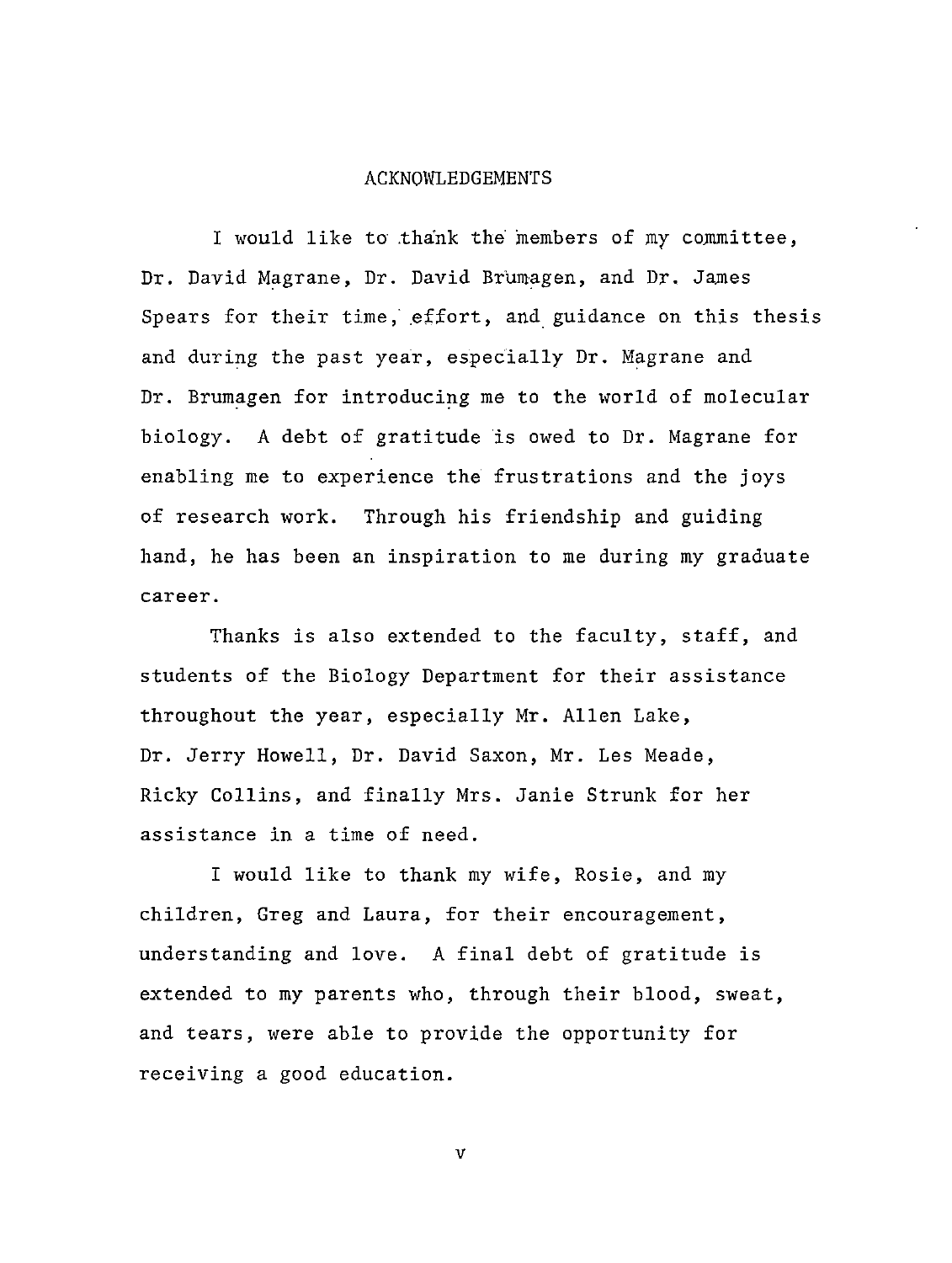# TABLE OF CONTENTS

 $\sim 10$ 

|                               | Page |
|-------------------------------|------|
| INTRODUCTION 1                |      |
| II. MATERIALS AND METHODS. 12 |      |
| III. RESULTS. 15              |      |
| IV. DISCUSSION 25             |      |
| V. BIBLIOGRAPHY 32            |      |

 $\mathcal{L}^{\text{max}}_{\text{max}}$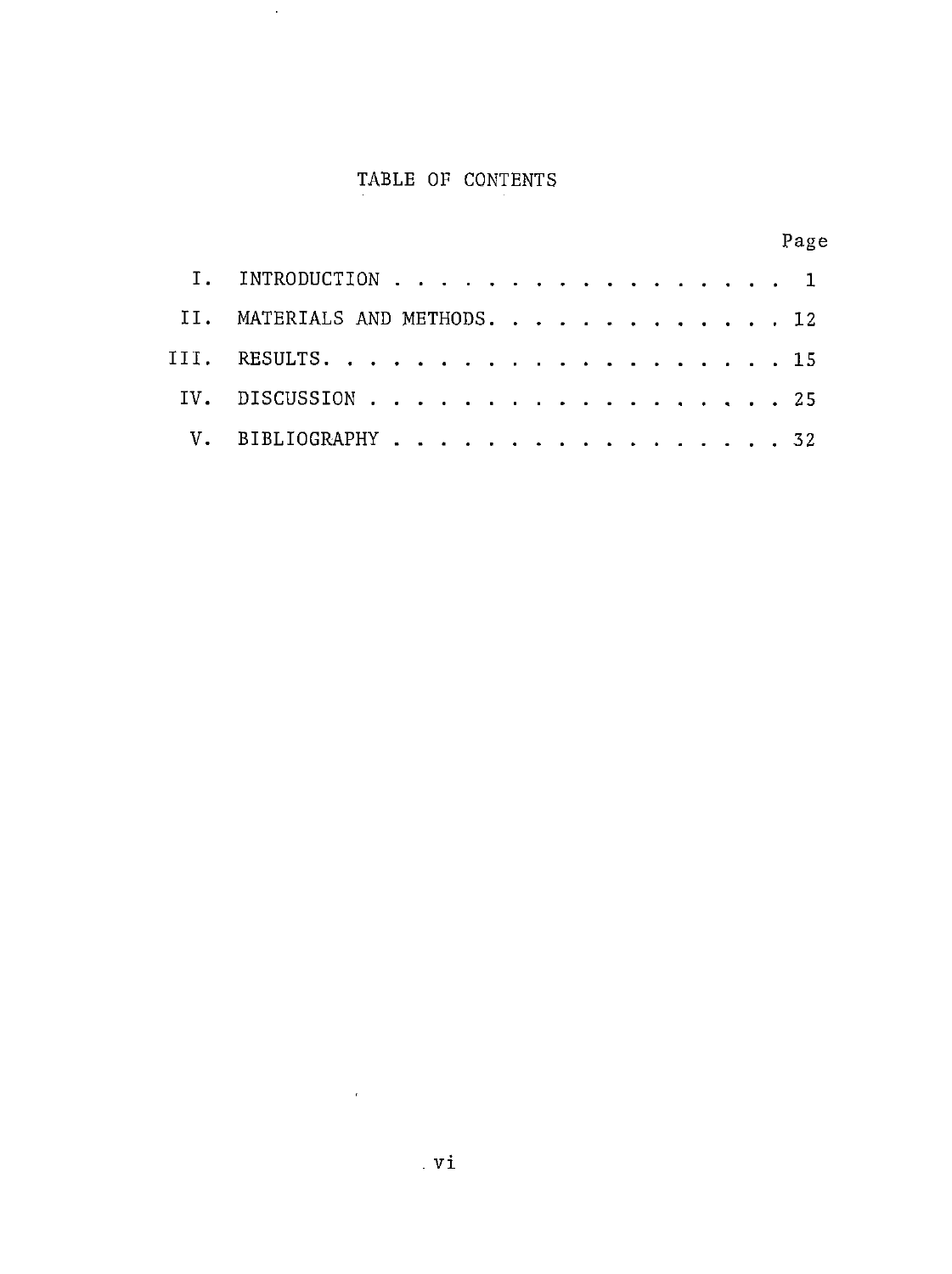## LIST OF FIGURES

| Figure |                                                                 | Page |
|--------|-----------------------------------------------------------------|------|
| 1.     | Chemical Structure of Danazol 2                                 |      |
| 2.     | Some Major Enzymes in the Biogenesis<br>Adrenocortical Hormones |      |

 $\sim 10^{-10}$  km  $^{-1}$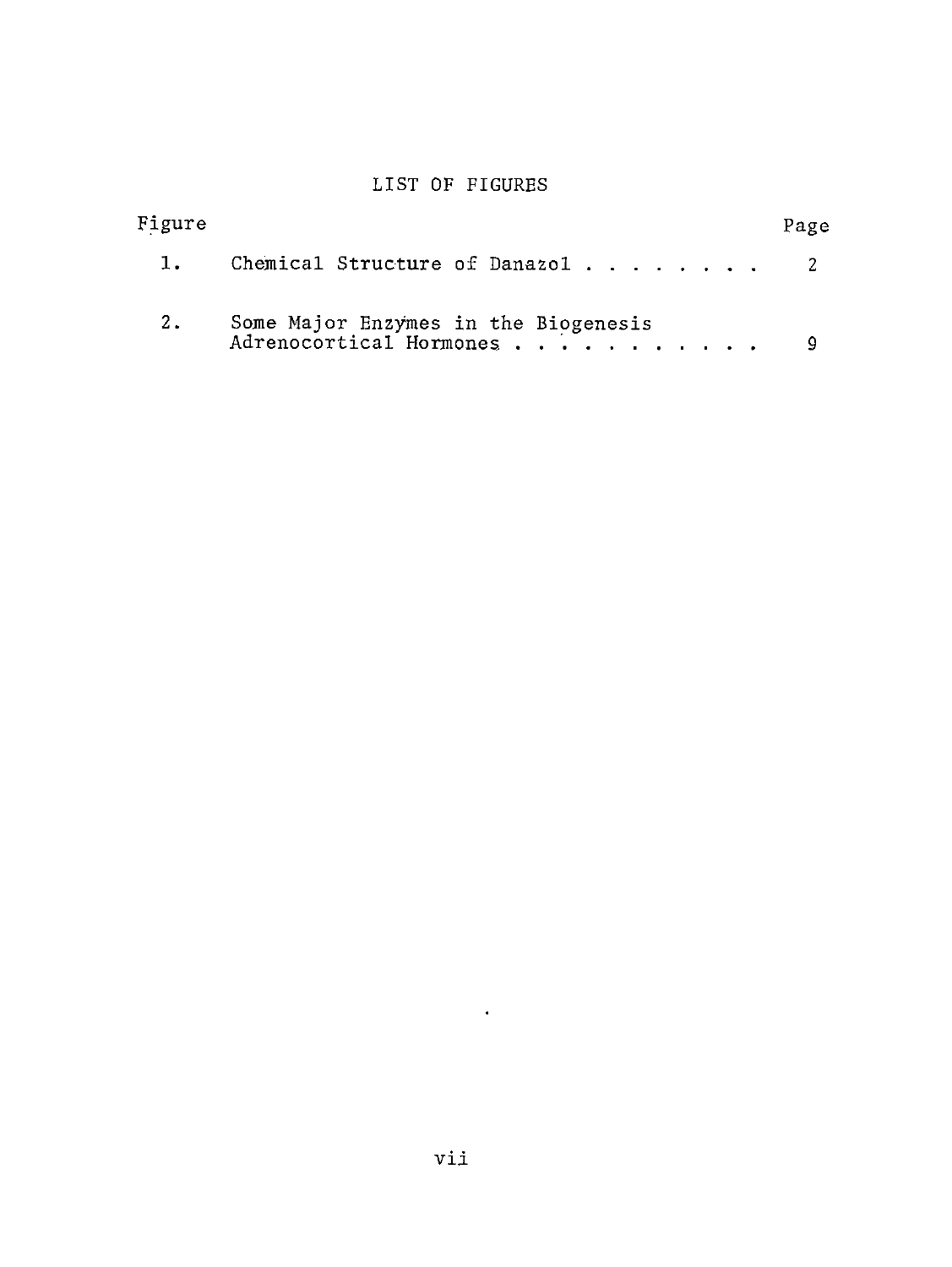# LIST OF TABLES

| Table |                                                                                     | Page |
|-------|-------------------------------------------------------------------------------------|------|
|       | 1. Body weight change and relative adrenal and<br>ovarian weights. Experiment I. 16 |      |
|       | 2. Ion concentrations and ratios in the blood.<br>Experiment I. 17                  |      |
|       | 3. Ion concentrations and ratios in the urine.<br>Experiment $1.$                   |      |
| 4.    | Body weight change and relative adrenal and<br>ovarian weights. Experiment II 21    |      |
|       | 5. Ion concentrations and ratios in the blood.<br>Experiment II 22                  |      |
|       | 6. Ion concentrations and ratios in the urine.<br>Experiment II 23                  |      |
|       | 7. Zona glomerulosa thickness. Experiment II. 24                                    |      |
|       |                                                                                     |      |

 $\overline{\phantom{a}}$ 

 $\ddot{\phantom{a}}$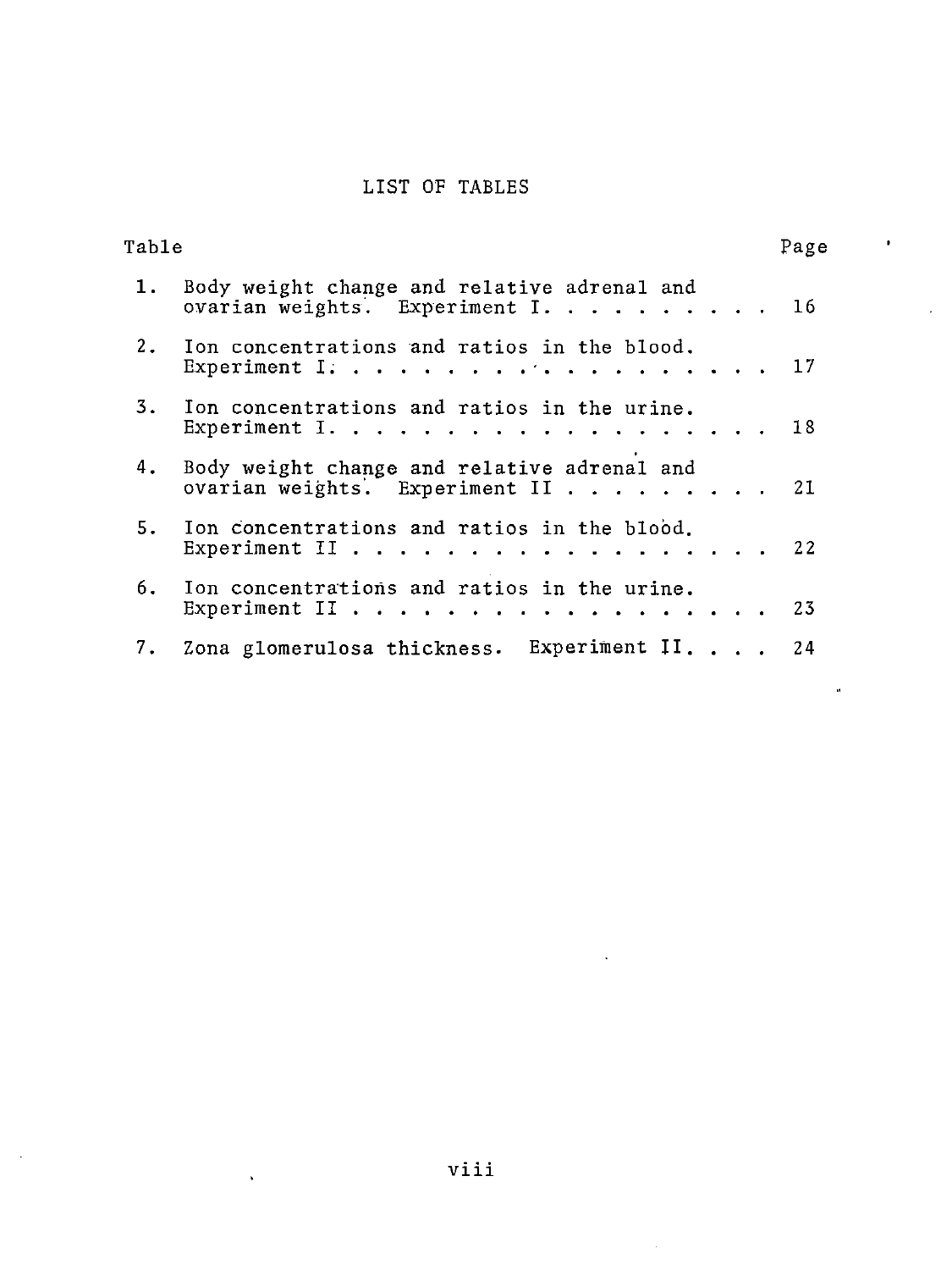#### INTRODUCTION

Danazol, a 2,3-isoxazol derivative of ethinyl testosterone, was developed by Manson, et al. (1963) at Sterling-Winthrop Research Institute. The chemical name for Danazol (brand name Danocrine) is 17a-pregn-2,4 dien-20-yno-[2,3-d]-isoxazol-17-ol. It has the basic structure of testosterone along with an ethinyl group at C-17 and an isoxazol ring replacing the keto group at C-3 (Figure 1.).

According to Dmowski, et al. (1979) Danazol is currently approved by the Food and Drug Administration for use in the treatment of endometriosis. Clinically it has also been used for the treatment of chronic cystic mastitis, gynecomastia, precocious puberty, congenital angioneurotic edema, and as a male and female contraceptive. Danazol, if taken orally, is absorbed through the gastro-intestinal tract and metabolized quickly in the body, having a half-life of 4.5 hours in humans and reaching a peak in human female plasma two hours after administration. In monkeys and rats, however, plasma peak was reached four to eight hours after administration.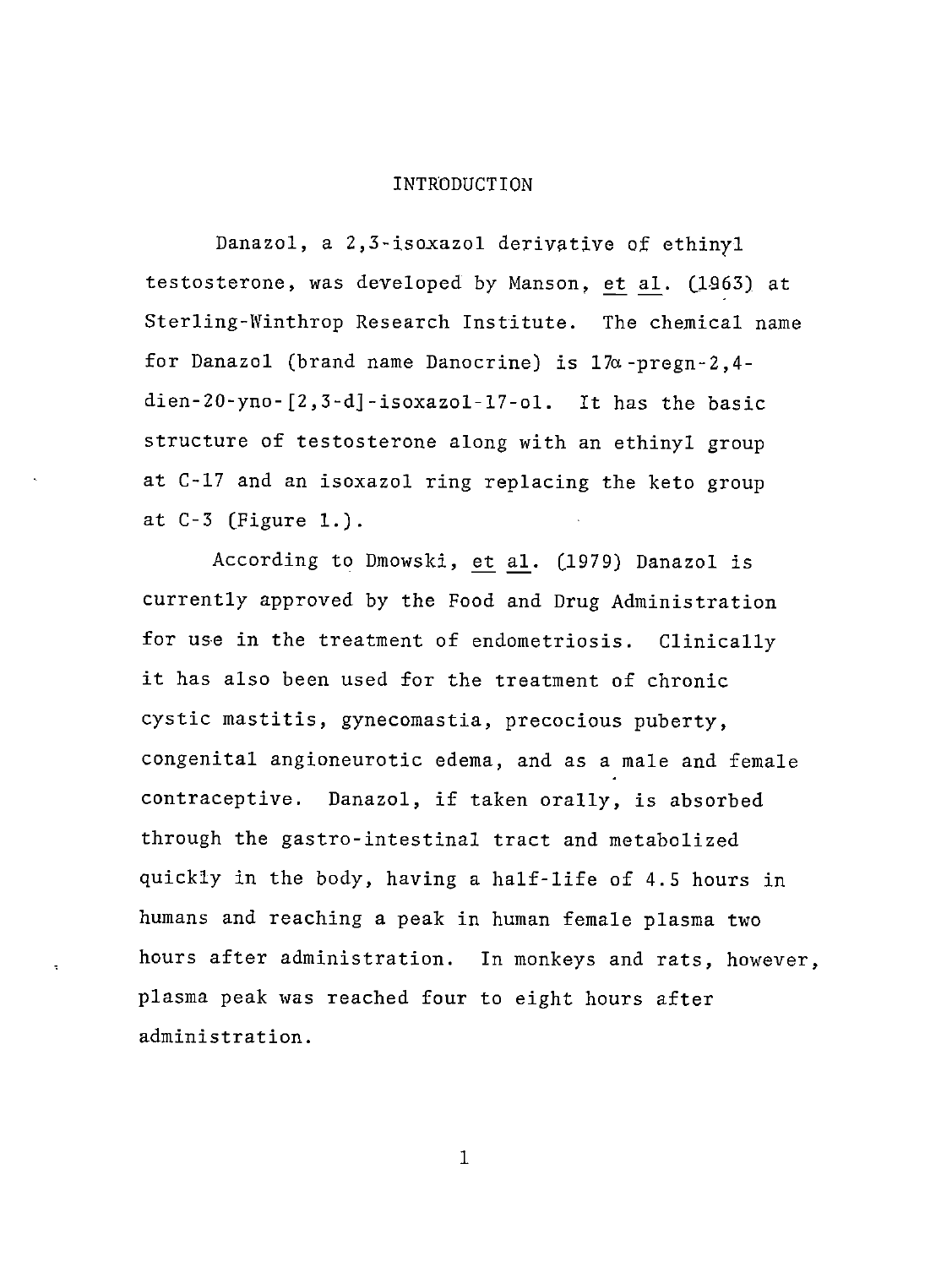

Chemical Structure of Danazol Figure 1.

Danazol is metabolized in the liver by the cleavage of the isoxazol ring with over sixty of its metabolites having been isolated, the major one being 2-hydroxymethylethisterone. According to Rosi, et al. (1977), Danazol, rather than one of its metabolites, appears to cause the biologic effects. None of the metabolites exhibited the antigonadotropic or androgenic activities of Danazol, and when Danazol was administered with its metabolic blockers, its biological activities greatly increased. In studies with radioactive Danazol, high concentrations of radioactivity were noted in the liver, kidneys, and adrenals when compared to the concentration in the blood plasma.

When Danazol was first marketed, advertising and pharmacological bulletins indicated that the primary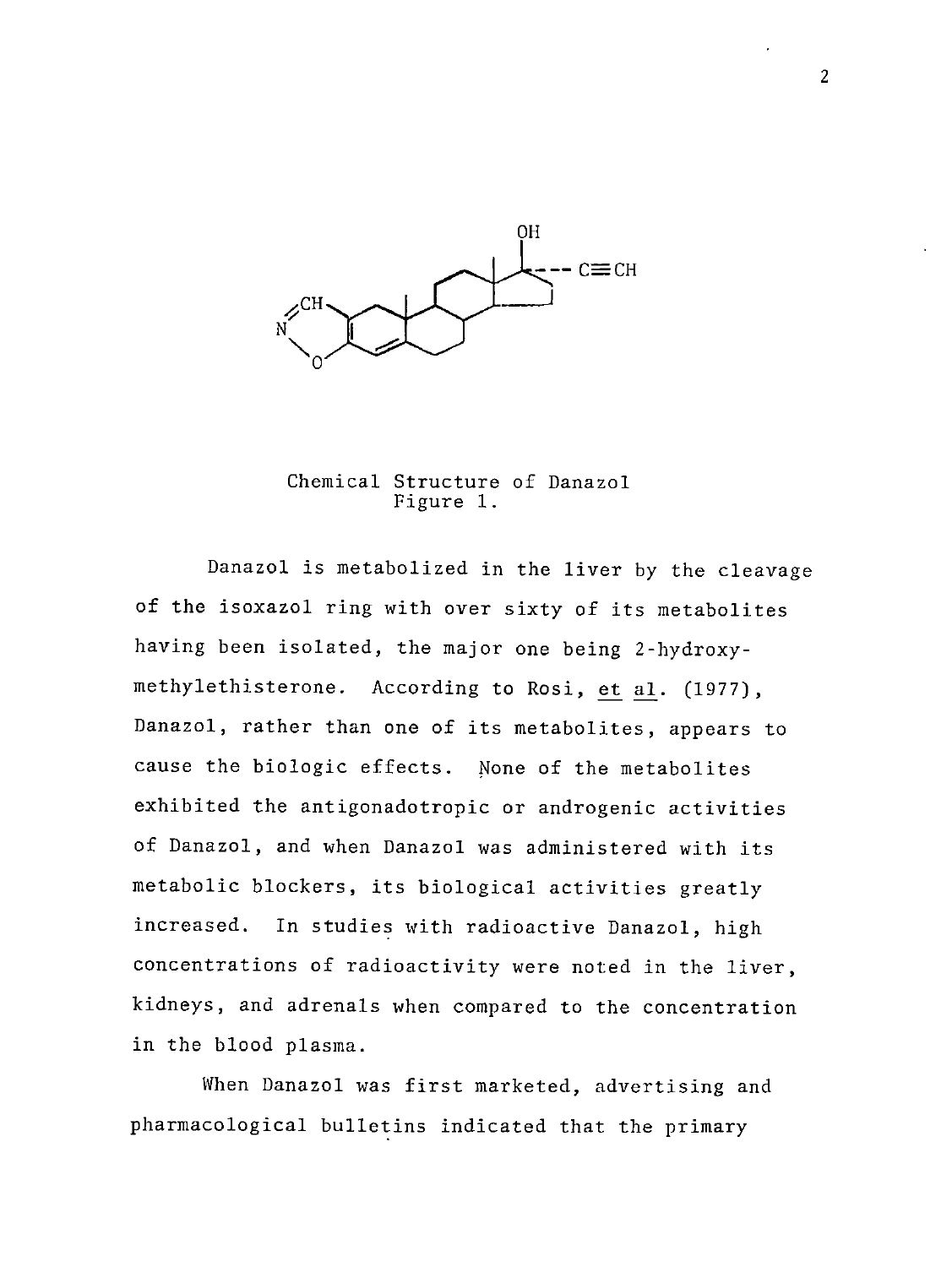effect was suppression of the pituitary-ovarian axis by inhibiting the secretions of the gonadotropins FHS and LH from the pituitary. According to Dmowski, et al. (1977), Danazol appeared to have no progestational or estrogenic effect and only mildly androgenic side effects, which appeared in the form of acne, edema, mild hirsutism, and a decrease in breast size. Barbieri, et al. (1979) have stated that studies actually indicated that Danazol has at least four pharmacological properties: 1) direct inhibition of gonadotropin synthesis and/or release, 2) direct inhibition of the multiple enzymes of steroidogenesis, 3) interaction with androgen, glucocorticoid, and progesterone receptors in target tissues, and 4) alteration bf endogenous steroid metabolism.

The antigonadotropic effect of Danazol was reported by Greenblatt and Dmowski (1971) because it had no effect when administered with exogenous gonadotropins. Greenblatt, et al. (1974) indicated the possible use of Danazol as a contraceptive agent because of the drop in FSH and LH levels at a dosage of 100 mg per day and, in particular, the prevention of the mid-cycle LH surge prior to ovulation. Van Dijk, et al. (1979) have used Danazol for treating unexplained infertility in women. Women with infertility diagnosed as unexplainable by all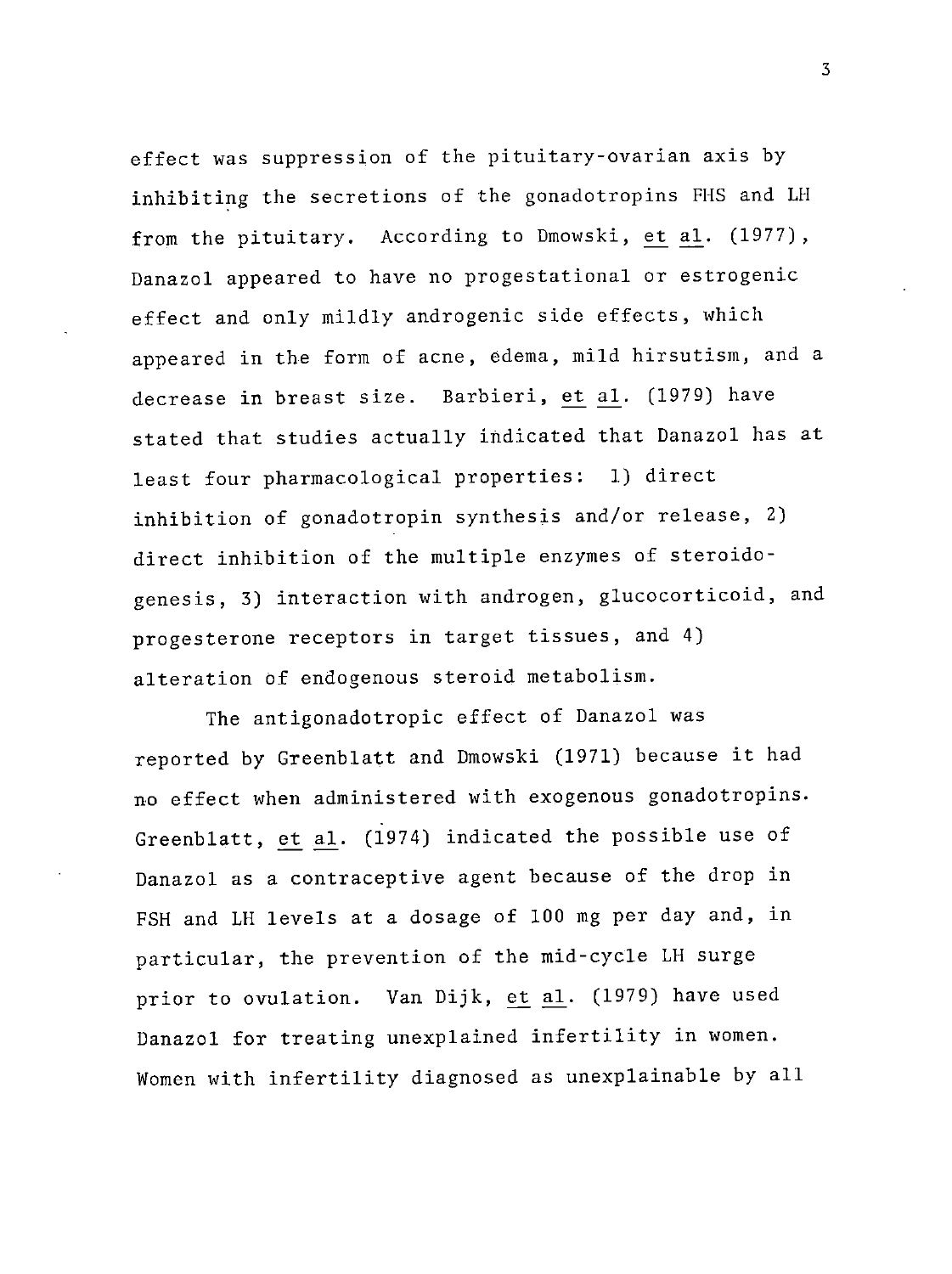known clinical tests were administered Danazol orally with a control group receiving placebos. Anovulation occurred, and upon cessation of treatment, a significant number of the treated group conceived within six months while none of the placebo group did. No explanation as to why conception occured was discernible. Franchimont and Cramilion (1977) reported that FSH and LH were the only hormones of the anterior pituitary inhibited, as no changes in the response of ACTH, TSH, or prolactin were noted.

Mild androgenic effects have been observed clinically, especially at higher doses, but more anabolic rather than androgenic effects seem to appear at these higher doses. Barbieri, et al. (1979) have done extensive work on the receptor binding ability of Danazol and have noted that Danazol displaces <sup>3</sup>H-dihydrotestosterone from the 8S androgen receptor of the prostate cytosol along with positive results of the androgen bioassay using ventral prostate and seminal vesicle weights. This receptor binding correlates with the mild androgenic side effects. Potts, et al. (1974) have referred to Danazol as an impeded androgen since a high dose of 672 mg/kg/day produced effects comparable to a low dosage of only 84 mg/kg/day.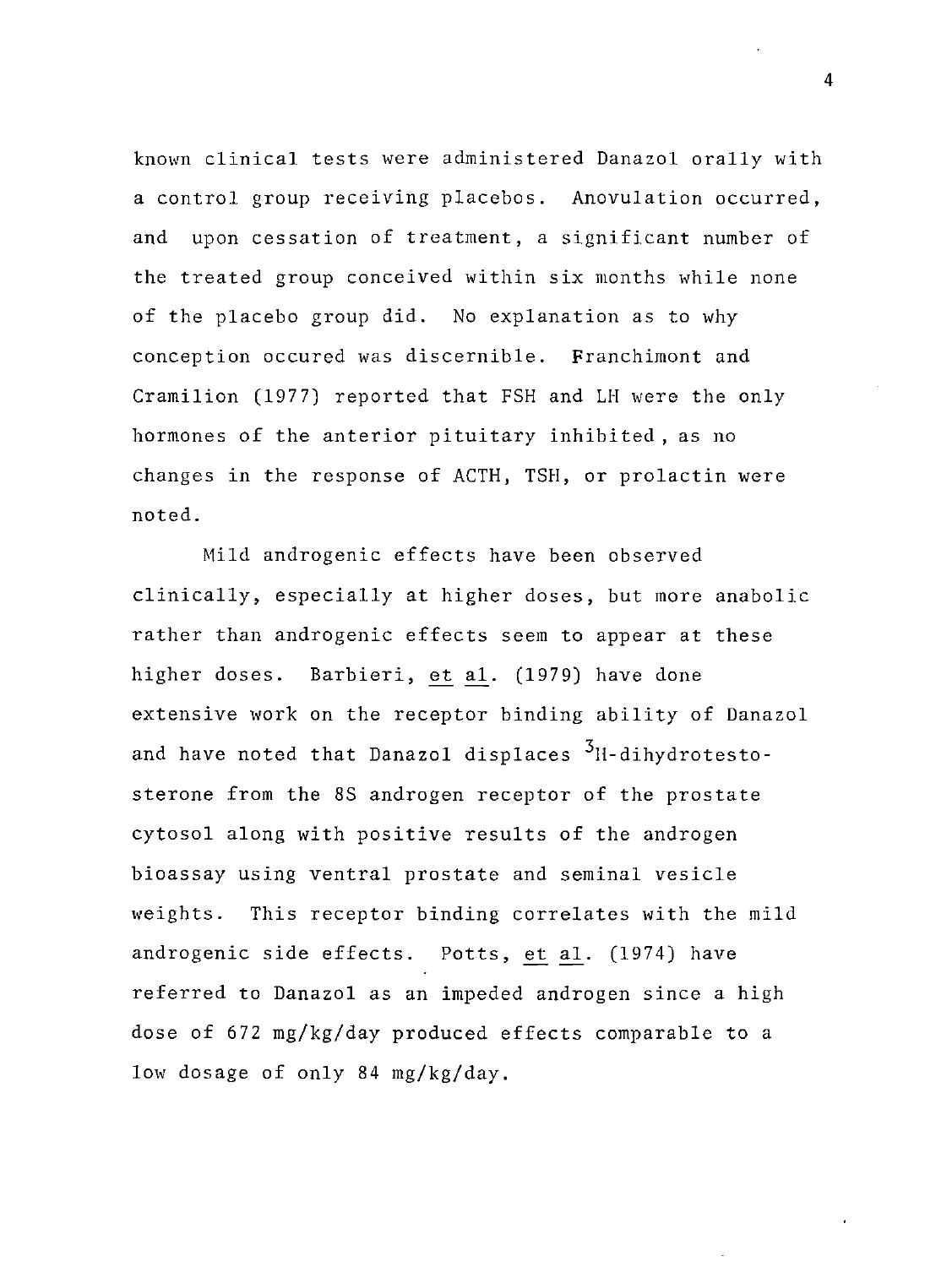Danazol exhibits no estrogenic effects. Barbieri, et al. (1979) reported slight gains in uterine weights in immature female rats, but when compared to the effect produced by the estrogen compound mestranol, Danazol produced less of a uterine weight gain at ten thousand times the concentration of mestranol. They also noted that no vaginal cornification occurred at a dosage of 40 mg/kg/day. In correlation Danazol bound only very weakly to the rat uterine cytosol in displacing  $3H$ -estradiol. Potts, et al. (1974) compared the slight uterine weight gain to that caused by androgens.

Whether Danazol is a progestational or anti-progestational agent still remains controversial. While Potts, et al. (1974) showed that Danazol has no progestational effect in the Clauberg assay, Dmowski, et al. (1971) and Wentz and Sapp (1978) have reported endometrial secretory changes with Danazol treatment, although the changes were atypical of those induced by progesterone. Creange, et al. (1974) developed a radioligand assay for Danazol using a protein which has a high specificity for progesterone. In determining the effect of Danazol as a luteolytic contraceptive, however, Wentz and Sapp (1978) reported a rise in progesterone levels following HCG injections after Danazol treatment, indicating that Danazol does not have the luteolytic effect of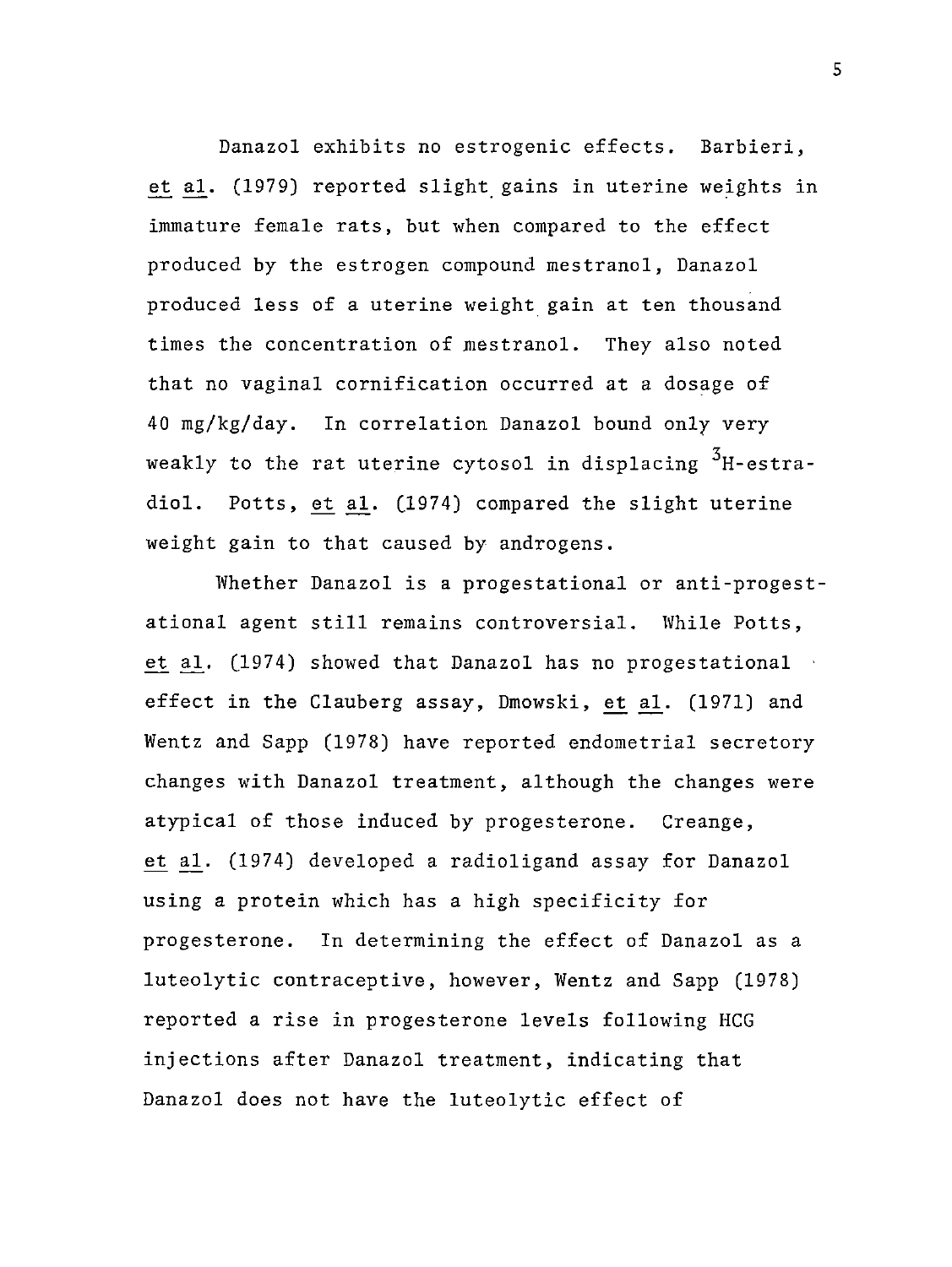progesterone. These facts plus the reported evidence by Barbieri, et al. (1979) that Danazol binds to the rat uterine cytosol receptor leave the progestationalantiprogestational controversy still be researched further.

Barbieri, et al. (1979) have demonstrated the glucocorticoid effect of Danazol by the liver glycogen assay and by the ability of Danazol to bind to the glucocorticoid receptor of the rat liver cytosol. Franchimont and Cramilion (1977) showed that serum cortisol levels were significantly lower in Danazol treated patients; however, Wentz, et al. (1975) have reported that Danazol has no apparent effect on the adrenal gland's ability to respond to ACT!!. Their methods included the injection of the synthetic ACTH compound cosyntropin in Danazol treated patients as well as the injection of the 118-hydroxylase inhibitor metyrapone. The cosyntropin challenge produced an increase in plasma cortisol levels, and the metyrapone challenge caused a rise in 17-hydroxysteroid levels.

Barbieri, et al. (1977) have reported the inhibition of steroidogenesis in hamster ovaries, rat testes, and rat adrenals in vitro. In rat adrenals the 38-hydroxysteroid dehydrogenase and 21-hydroxylase enzymes of the cytoplasm and the 118-hydroxylase enzyme of the mite-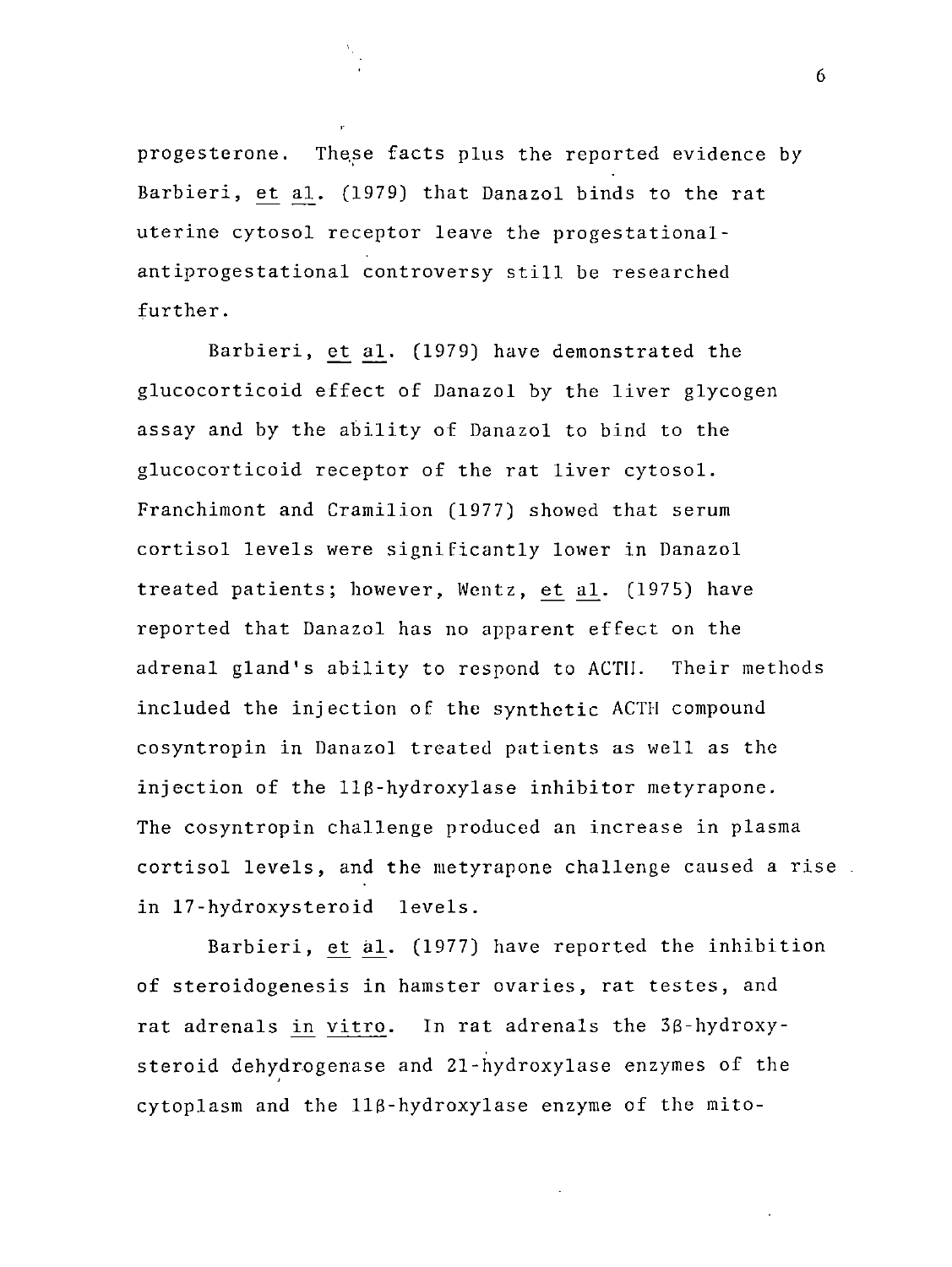chondria are inhibited by Danazol. He mentioned that a number of previous reports of antigonadotropic effects by Dmowski, et al. (1971) and Potts, et al. (1974) in hemicastrates and castrates could actually have been caused by the inhibition of steroidogenesis. Sherins, et al. (1971) also noted changes in gonadal steroid levels in humans with no corresponding FSH or LH changes.

There are four main groups of adrenal cortical steroids (Greenberg, 1968): 1) the 11-oxygenated corticosteroids or glucocorticoids which affect carbohydrate metabolism and include primarily cortisol, corticosterone, 11-dehydrocorticosterone and cortisone, 2) the corticoids lacking oxygen at C-11 or mineralocorticoids which include 11-deoxycorticosterone (DOC), and 11-deoxycortisol, 3) aldosterone which is the most potent steroid involved in electrolyte metabolism and has an aldehyde group at C-18, and 4) the sex steroids.

Since the adrenal cortex, testes, ovaries, and placenta are all centers of steroid synthesis, it has been shown that they all contain the same enzyme systems. The C-27 molecule cholesterol is the precursor of almost fifty different steroids produced by the adrenal cortex. The first step is the conversion of cholesterol to the C-21 molecule pregnenolone by a cytochrome P-450 enzyme of the mitochondria which requires NADPH and molecular oxygen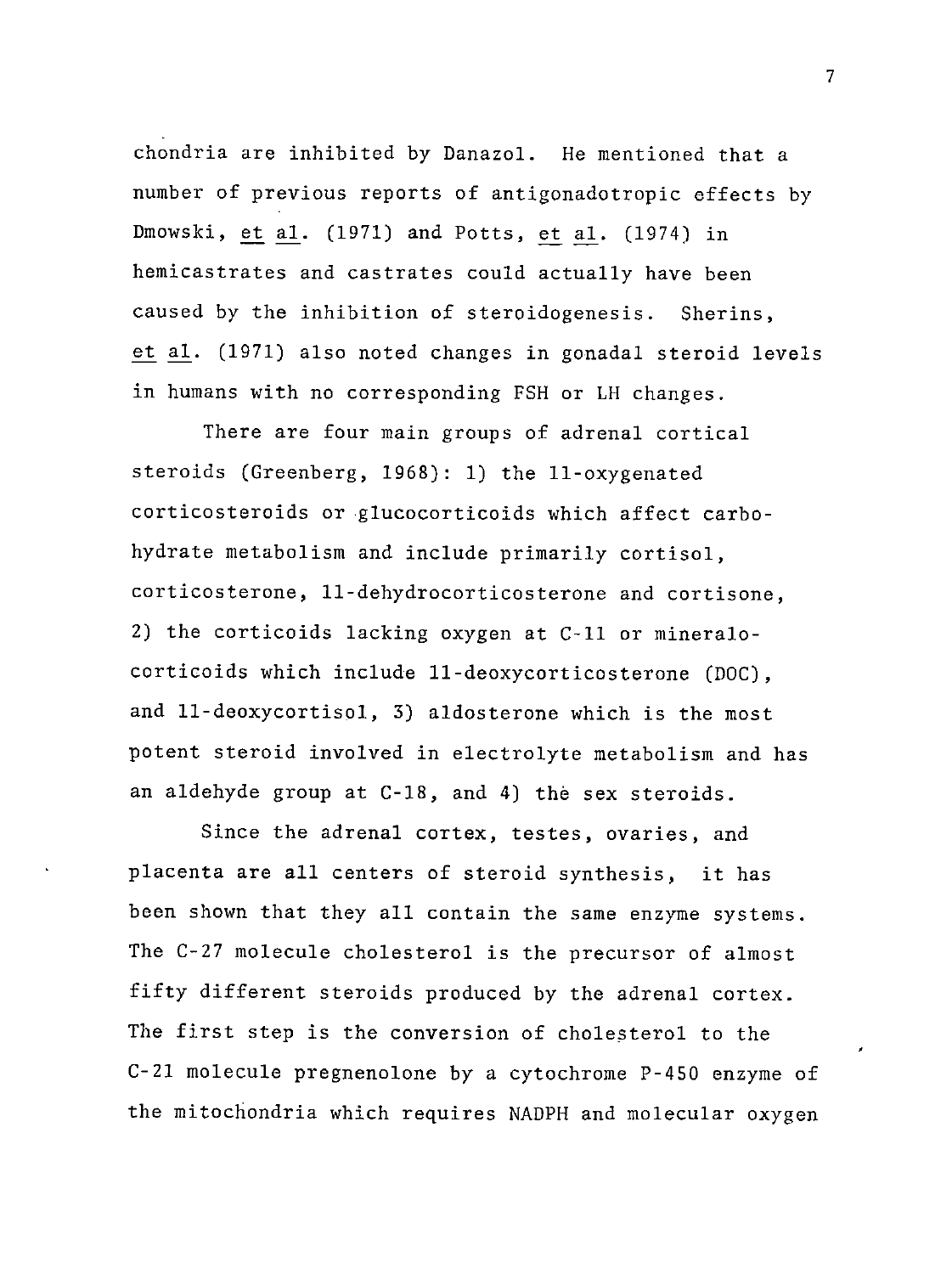and cleaves the side chain from cholesterol. The side chain cleavage step appears to be the rate limiting step in steroid biosynthesis (Figure 2, Boyd, et al. (1978).

Pregnenolone can be converted to either progesterone or  $17\alpha$ -pregnenolone. The pathways from  $17\alpha$ -pregnenolone lead to synthesis of the androgens and estrogens, but only the pathways leading to the mineralocorticoids and the glucocorticoids will be discussed here.

Pregnenolone is converted to progesterone by 38-hydroxysteroid dehydrogenase requiring NAD+ as a hydrogen acceptor and  $\Delta^5$ -3-oxoisomerase which shifts the double bond from the numbers 5 and 6 carbons to the numbers 4 and 5 carbons. Progesterone can then be converted to  $17\alpha$ -hydroxyprogesterone by a  $17\alpha$ -hydroxylase associated with the cytoplasm. This pathway is prevalent in humans but does not exist in rats. A microsomal  $21$ -hydroxylase then converts  $17\alpha$ -hydroxyprogesterone to 11-deoxycortisol, a mineralocorticoid which is then converted by the mitochondrial cytochrome P-450 118 hydroxylase system to cortisol, the primary glucocorticoid in humans.

Another pathway from progesterone, the primary one in rats, has a 21-hydroxylase product, 11-deoxycorticosterone (DOC), a mineralocorticoid comparable to 11-deoxycortisol. DOC is then converted by the 118-hydroxylase to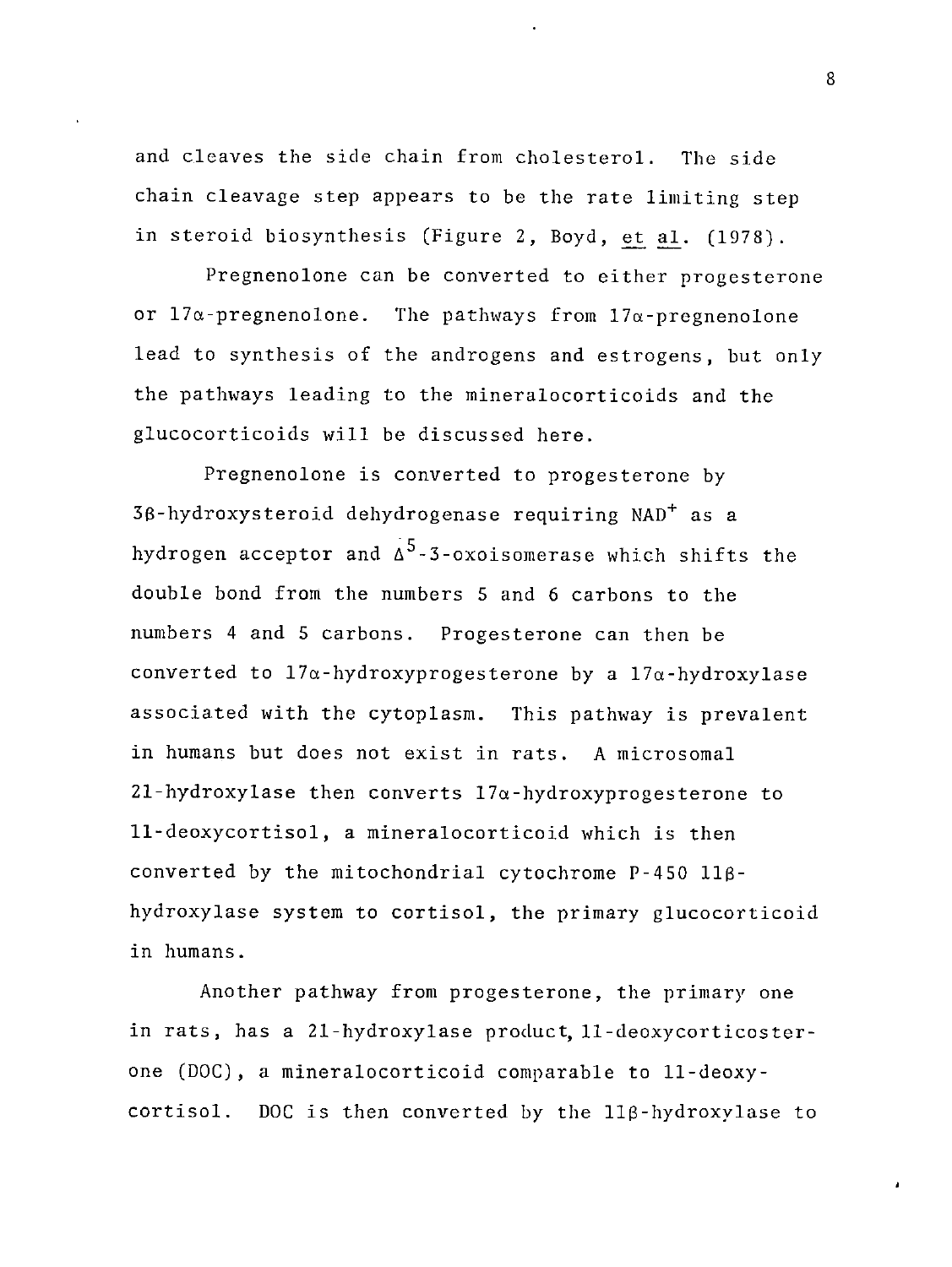

Some Major Enzymes in the Biogenesis of Adrenal Cortical Hormones

Figure 2.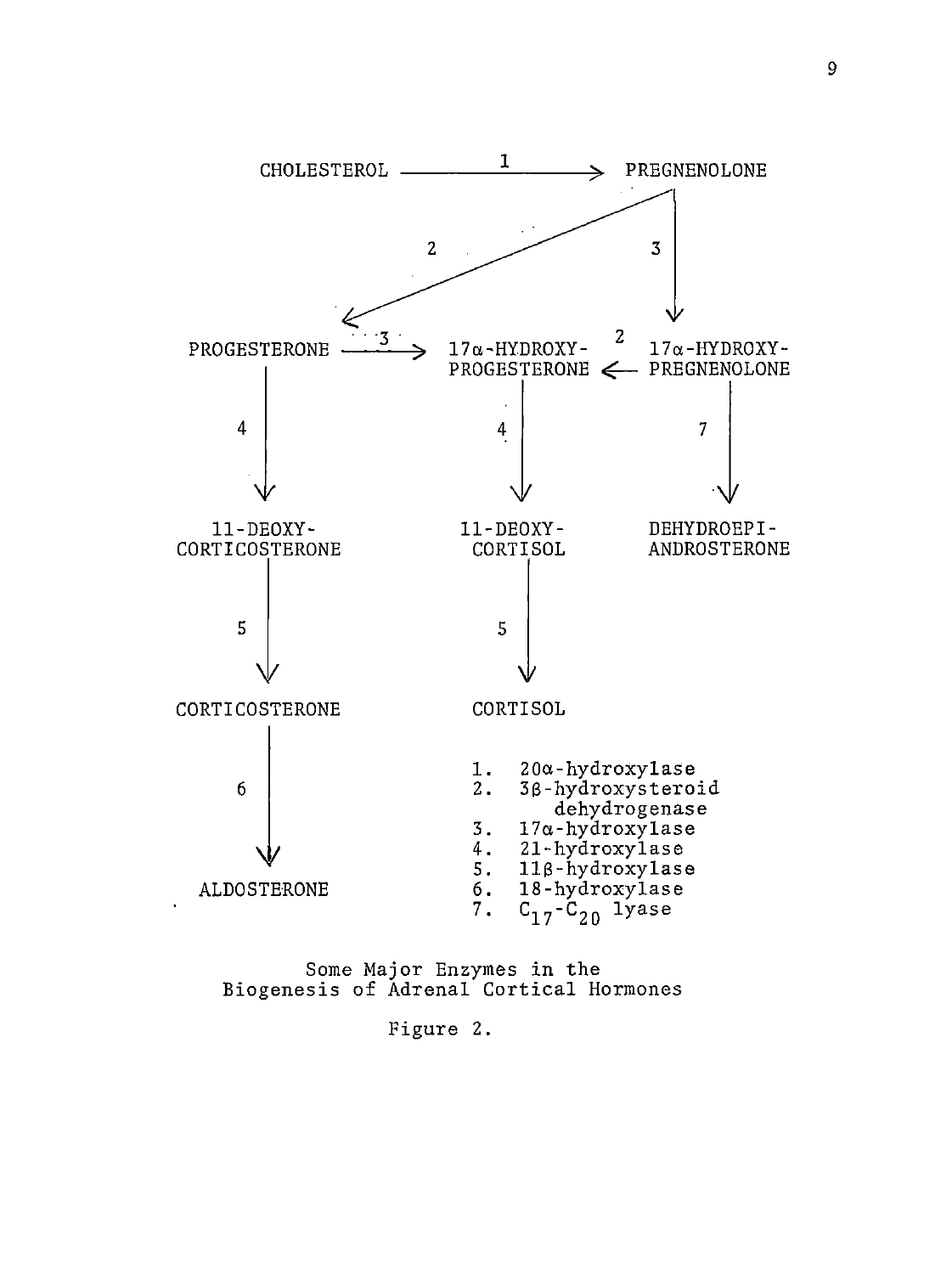corticosterone, the primary glucocorticoid in rats. Corticosterone can then be converted to the very potent mineralocorticoid aldosterone by 18-hydroxylase and 18-hydroxy dehydrogenase found in the mitochondria. Once synthesized, aldosterone can be found either in the 18-aldehyde form or in the more common 11-18 hemiacetal form.

Sabatini and DeRoberts (1961) reported that, while 3S-hydroxysteroid dehydrogenase, llS-hydroxylase, and 21-hydroxylase activity occur throughout the cortex, the 18-oxygenation to aldosterone is located only in the outer most zona glomerulosa, and the 17-hydroxylase activity is localized in the inner zona fasciculata or the zona reticularis. They originally reported the transformation of the zona glomerulosa into fasciculata cells upon chronic administration of ACTH, but more recently it has been shown that the zona glomerulosa and zona reticularis are independent of each other (Turner and Bagnara, 1976). Watanuki, et al. (1978) have provided evidence that the llS-hydroxylase and 18-hydroxylase activities, which are part of the cytochrome P-450 complex, are actually catalyzed by only one enzyme.

It is the purpose of this research to further explore the effects of Danazol on the rat adrenal cortex. This will be done by studying the effects of Danazol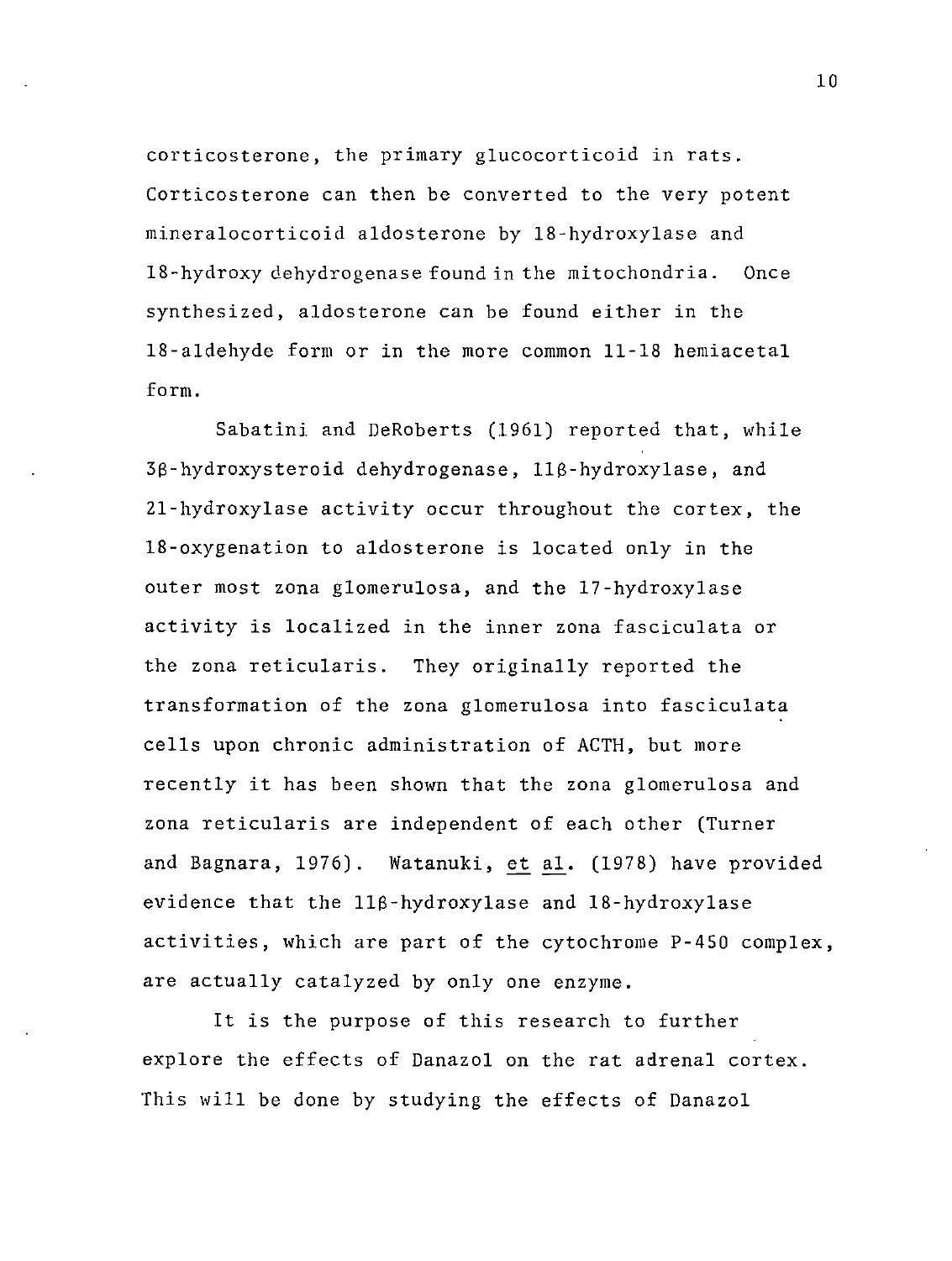on adrenal weight, electrolyte concentrations in the urine and blood, and the histology of the zona glomerulosa. Electrolyte levels to .be analyzed are sodium, potassium, and chloride concentrations. The first experiment will analyze the dosage level effect on these characteristics related to adrenal cortical steroidogenesis. From this an optimal dosage will be chosen to be used in a prolonged study of adrenal cortical response to Danazol.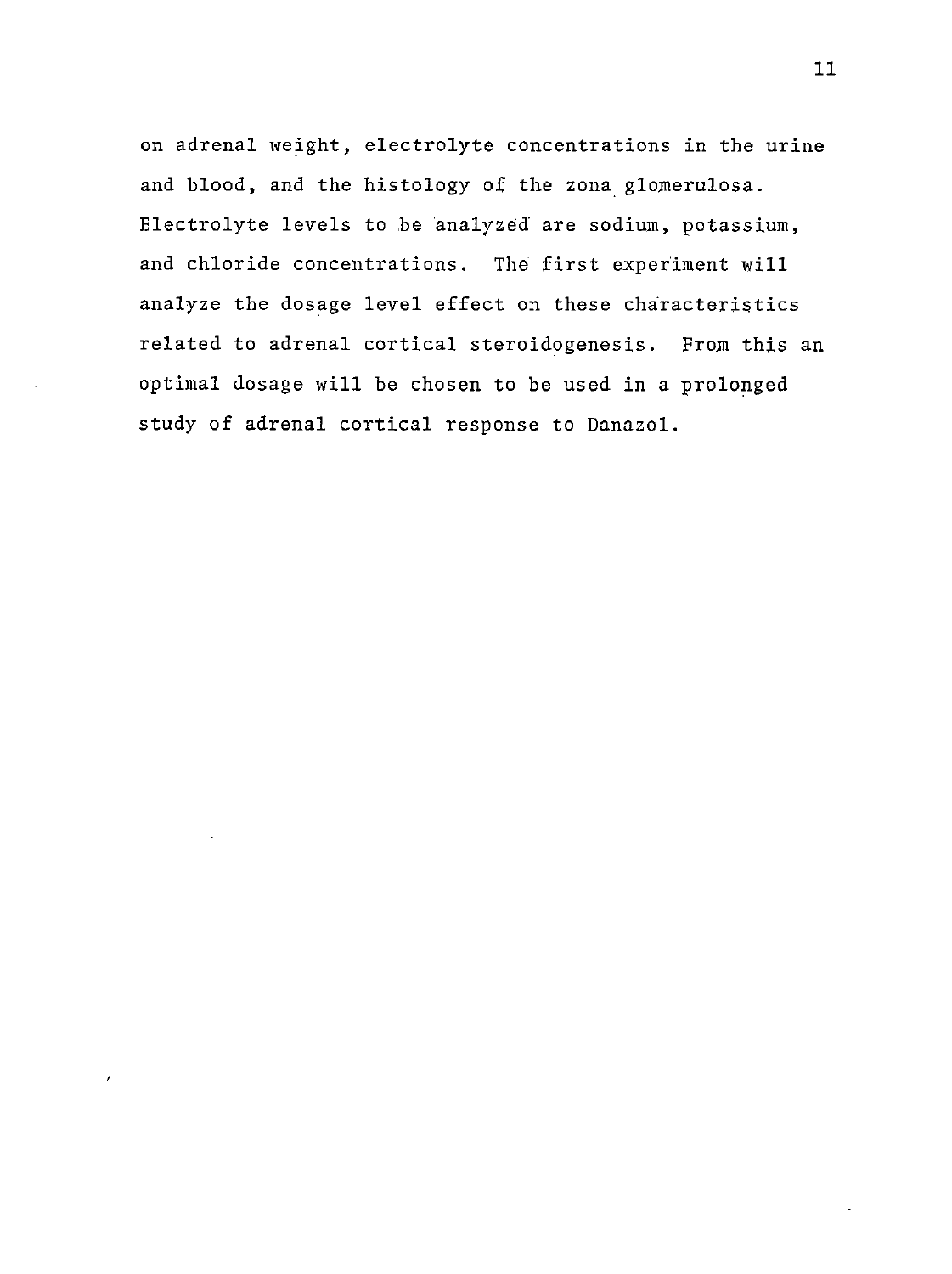#### MATERIALS AND METHODS

#### Animal Care

Two experiments were performed on adult female Sprague-Dawley rats. The rats were housed three per cage at 23° C. under a regimen of ten hours darkness and fourteen hours of artificial lighting. They were allowed access to water and Purina Rat Chow ad libitum.

#### Experiment I

Twelve rats were injected with Nembutal (4 mg/ 100 gm body weight) and ovariectomized. Four days following surgery, the rats were divided into four groups and injected in the hind leg with Danazol (Sterling-Winthrop Labs) dissolved in peanut oil with Groups 2,3, and 4 receiving 2,4, and 8 mg/kg body weight/day respectively and Group 1 receiving a corresponding injection of peanut oil as a control. Four groups of rats with ovaries intact were injected with doses corresponding to Groups 1,2,3, and 4. Injections of all eight groups were continued for ten days. On the tenth day urine samples were taken by applying pressure in the area of the kidneys. Urine samples were stored in disposable culture tubes and frozen. Twenty four hours following the final injection, the rats were removed from the rat room in groups of three, stunned and decapitated within two minutes of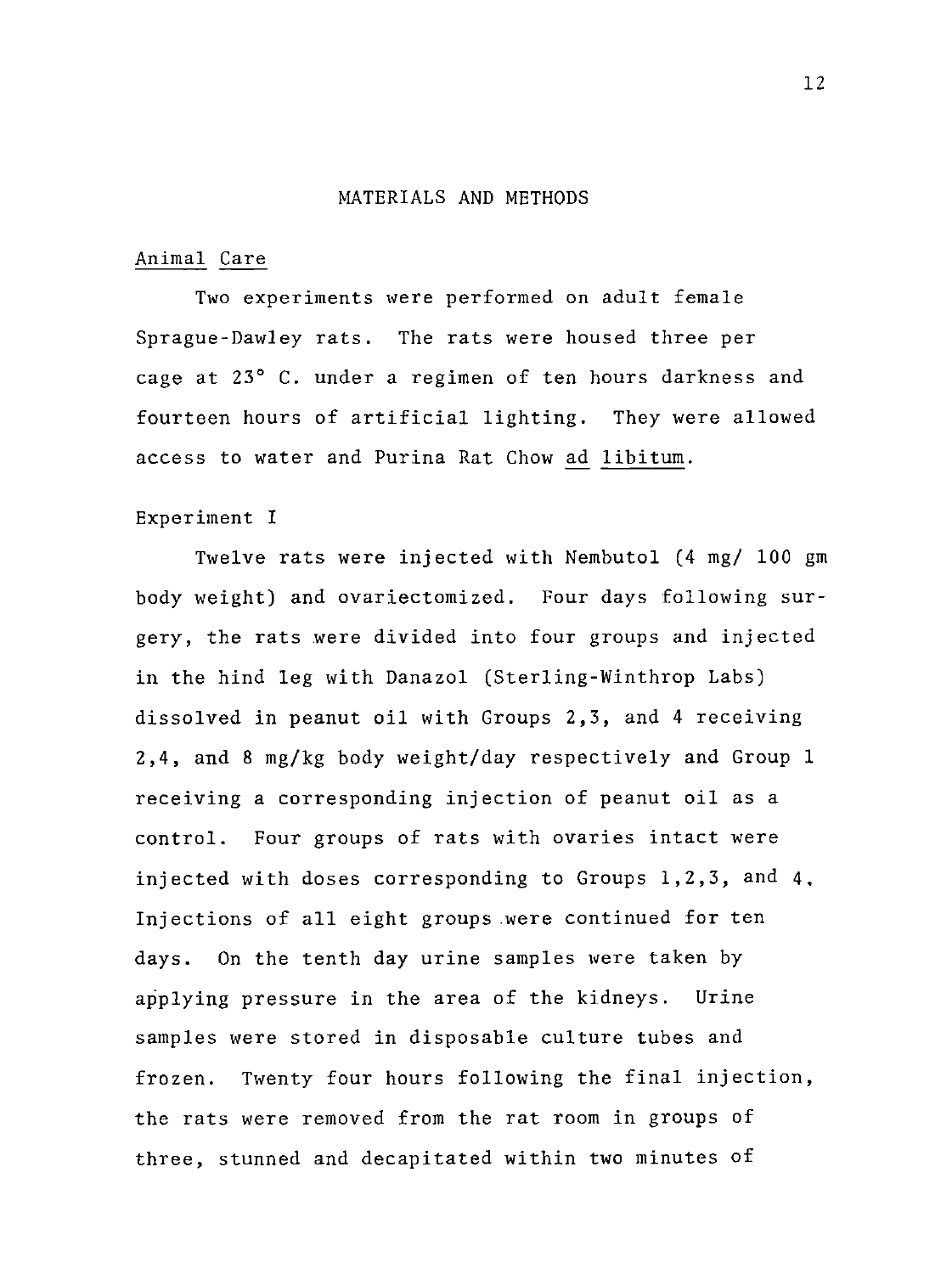removal from the quarters to prevent the influence of ACTH release into the bloodstream. Blood was drained from the necks into 400 ml beakers, transferred to 15 ml disposable centrifuge tubes, centrifuged for 15 minutes at 1550 rpm, and the plasma frozen. The right adrenal was removed and placed in fixative to prevent degradation of the zona glomerulosa. The left adrenal was weighed, as were the ovaries of the intact rats.

The right adrenal was treated for removal of mercury with a saturated iodine-alcohol solution, dehydrated in alcohol and toluene, embedded in paraffin, sectioned at ten microns, stained with Delafield's hematoxylin, and counterstained with eosin by the method of Humason (1972). The zona glomerulosa thickness was measured under l00X with an optical micrometer.

Ten lambda samples of urine and one hundred lambda samples of serum were measured for chloride ion concentration with a digital chloridometer (Buchler). Twenty lambda samples of urine and fifty lambda samples of serum were analyzed for sodium and potassium **ion** levels by flame photometry (Coleman Model 21).

#### Experiment *Il\_*

Twelve adult female rats were ovariectomized as per Experiment I. Four days following surgery, six castrated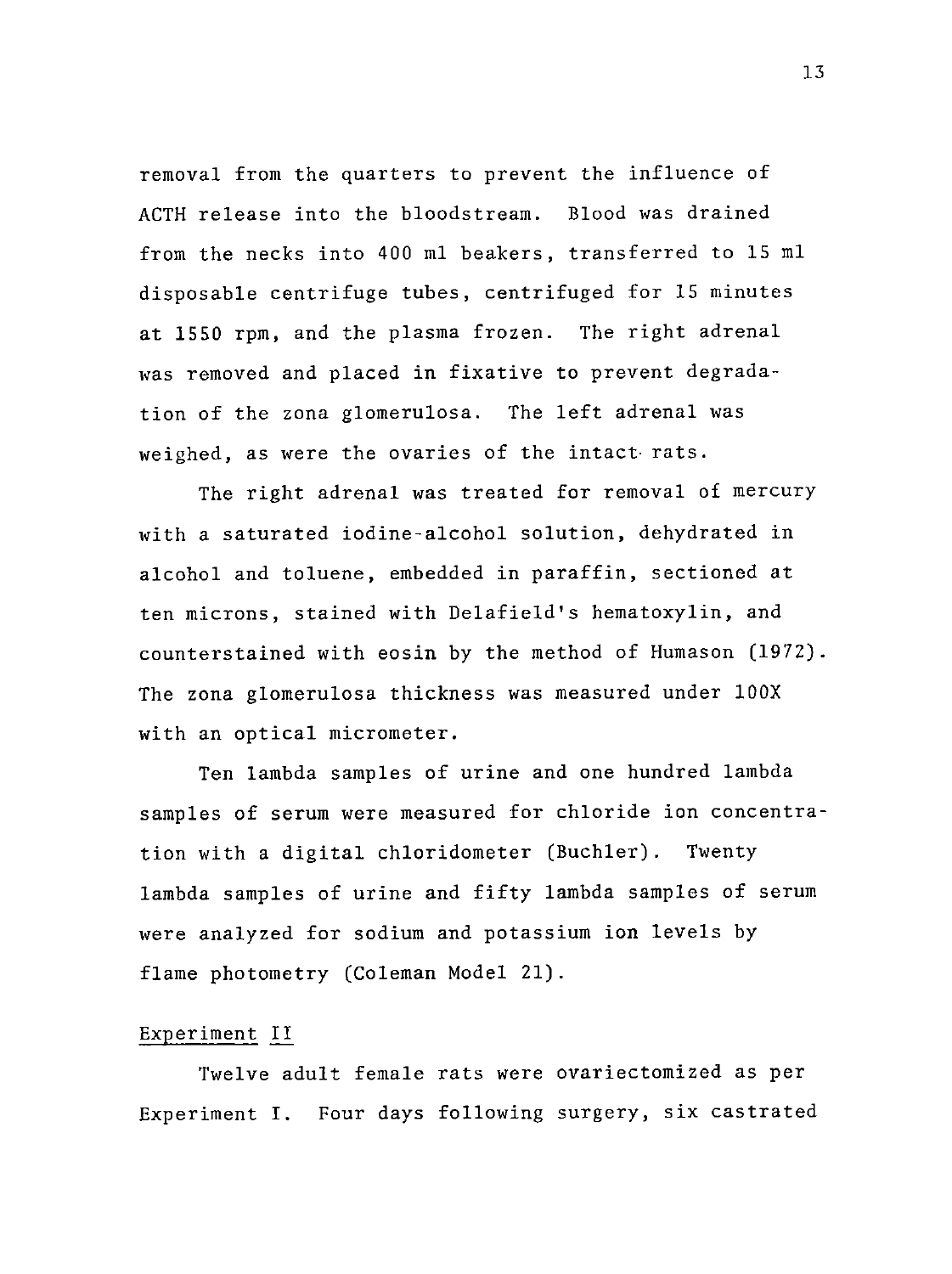females were injected with peanut oil as a control, while six were injected with a dosage of 4 mg/kg/ Body weight of Danazol dissolved in peanut oil. Two groups of six rats each with ovaries intact were given corresponding injections. Injections were continued for twenty days. Post treatment protocol was followed as in Experiment I.

### Analysis of Data

All data was analyzed using the Student's t test.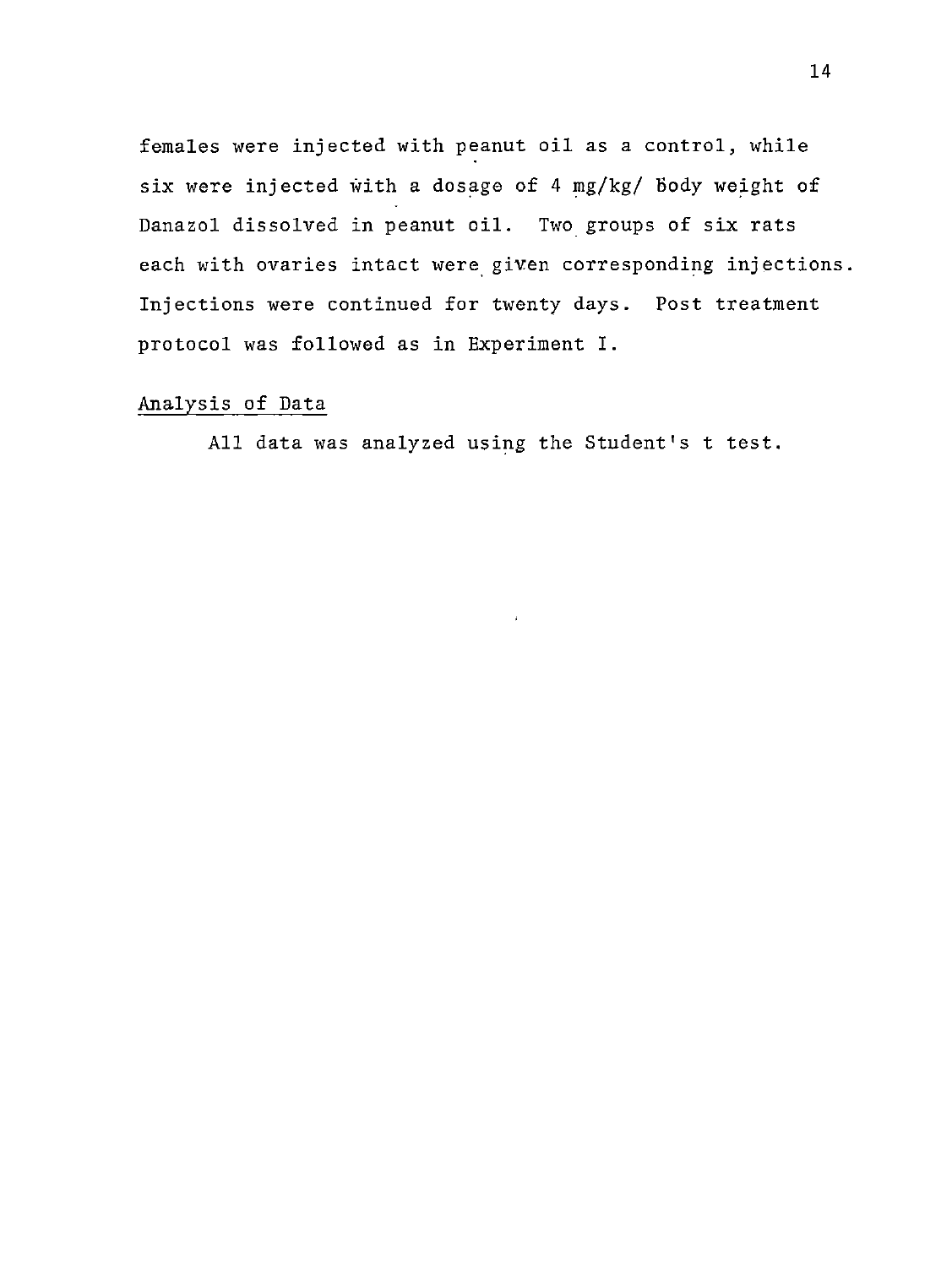#### RESULTS

#### Experiment I

Danazol caused no significant change in body weight in adult female rats, castrated or not, at the doses administered during the ten day experiment (Table 1).

A significant increase in adrenal weight was observed in the castrate control group compared to the intact controls (Table 1).

This experiment showed the most measurable effects of Danazol at a dosage of 4 mg/kg which corresponds to the reported dosage used by Dmowski, et al. (1971). At this dosage adrenal weight decreased compared to the control in castrates only, while intact rats showed a significant decrease in ovarian weight (Table 1). This dosage also caused an elevation of the serum Na<sup>+</sup> levels and a decrease in  $\text{Na}^+/K^+$  ratios (Table 2), as well as an elevation of the urine  $Na<sup>+</sup>$  levels in intact rats compared to the intact controls (Table 2). Castrates at the 4 mg/kg dosage exhibited a lowering of the serum K<sup>+</sup> levels and an increase in the  $\text{Na}^+\text{K}^+$  ratios compared to the intact rats receiving this dosage (Table 2).

A dosage of 2 mg/kg produced an increase in the  $Na<sup>+</sup>/K<sup>+</sup>$  ratios in castrates compared to intact rats receiving this injection (Table 2), while a dosage of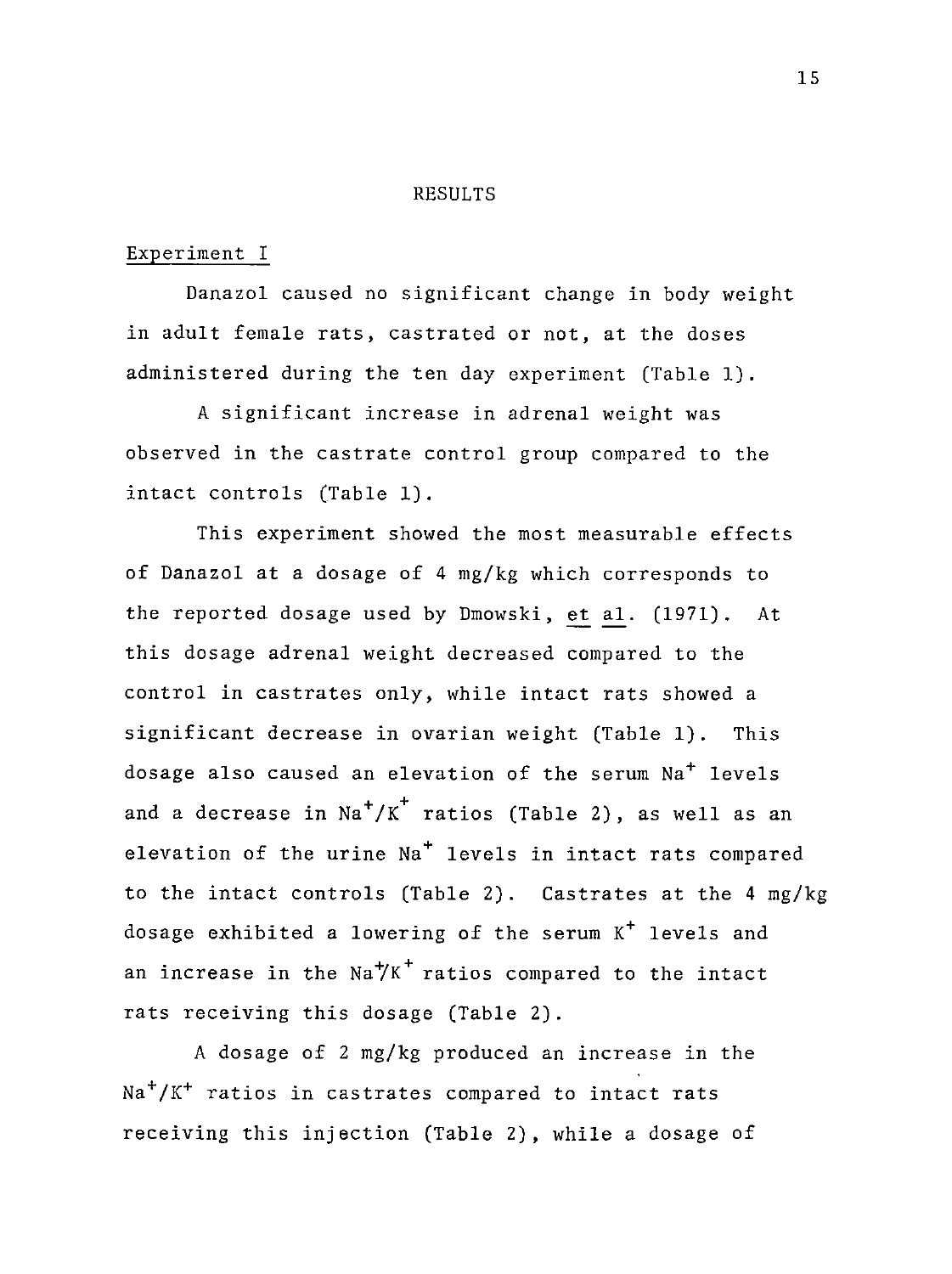### TABLE 1. EXPERIMENT I

## BODY WEIGHT CHANGE AND RELATIVE ADRENAL AND OVARIAN WEIGHTS

|                 | Dosage $(mg/kg)$<br>body weight) | *Change in Body<br>Weight<br>(gm) | *Relative Adrenal<br>Weight $(mg/ 100 gm)$<br>body weight) | *Relative Ovarian<br>Weight $(mg/ 100 gm)$<br>body weight) |
|-----------------|----------------------------------|-----------------------------------|------------------------------------------------------------|------------------------------------------------------------|
|                 |                                  |                                   |                                                            |                                                            |
|                 | 0                                | $+10 + 19$                        | $10.7 \pm 1.3^{\text{a}}$                                  |                                                            |
|                 | $\mathbf{2}$                     | $+10 + 21$                        | $8.0 \pm 1.2$                                              |                                                            |
| <b>CASTRATE</b> | $\overline{4}$                   | $-7 + 7$                          | $6.1 \pm 1.4^b$                                            |                                                            |
|                 | 8                                | $+3 + 5$                          | $9.4 \pm 2.3$                                              |                                                            |
|                 | $\mathbf 0$                      | $-2 + 4$                          | $6.9 \pm 0.8$                                              | $6.4 \pm 0.9$                                              |
| 5               | $\overline{c}$                   | $+3 + 5$                          | $6.2 \pm 1.0$                                              | $4.5 \pm 1.2$                                              |
| $\Sigma$        | 4                                | $-4 \pm 4$                        | $7.8 \pm 0.3$                                              | 4.8 $\pm$ 0.5 <sup>C</sup>                                 |
|                 | 8                                | $+4 + 7$                          | $6.2 \pm 1.2$                                              | $5.4 \pm 1.1$                                              |

\*Mean± Standard Deviation

(a P<.02 compared to Intact· Control)

 $(b \t P2.02$  compared to Castrate Control)

 $\tilde{C}$  P $\leq$ .05 compared to Intact Control)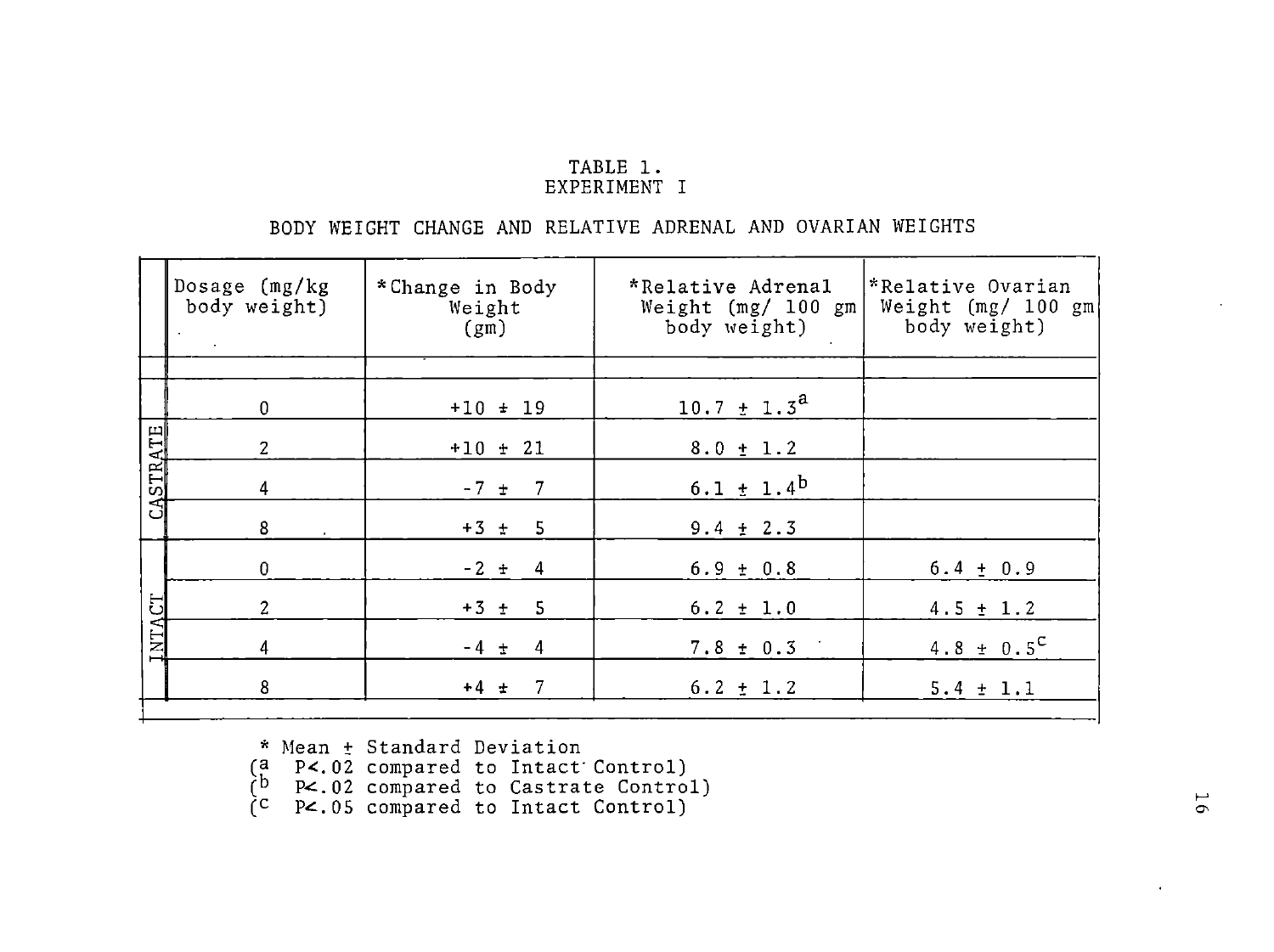| TABLE 2.   |  |
|------------|--|
| EXPERIMENT |  |

|  |  | ION CONCENTRATIONS AND RATIOS IN THE BLOOD |  |  |  |  |  |
|--|--|--------------------------------------------|--|--|--|--|--|
|--|--|--------------------------------------------|--|--|--|--|--|

| Dosage $(mg/kg)$<br>body weight) |                | Na <sup>+</sup><br>(meq/1)<br>$\star$ | $K^+$<br>(meq/1)<br>$\star$ | $C1$ <sup>-</sup><br>(meq/1)<br>$\star$ | $Na^+/K^+$<br>$\star$ |
|----------------------------------|----------------|---------------------------------------|-----------------------------|-----------------------------------------|-----------------------|
|                                  | $\pmb{0}$      | $109 \pm 67$                          | $13.0 \pm 4.6$              | $81 + 17$                               | $7.1 \pm 3.4$         |
| CASTRATE                         | $\overline{2}$ | $152 \pm 33$                          | $12.0 \pm 2.6$              | $67 \pm 16$                             | $12.7 \pm 1.4$        |
|                                  | 4              | $150 \pm 13$                          | $15.3 \pm 2.0$              | $80 \pm 3$                              | $9.9 \pm 1.5$         |
|                                  | 8              | $120 + 26$                            | $19.7 \pm 6.9$              | $78 \pm 8$                              | $6.4 \pm 1.5$         |
|                                  | $\mathbf 0$    | $118 + 30$                            | $16.3 + 2.3$                | $81 + 14$                               | $7.3 \pm 0.8$         |
| INTACT                           | $\overline{2}$ | $102 + 28$                            | $16.7 + 4.4$                | $84 \pm 15$                             | $6.4 \pm 2.0^d$       |
|                                  | 4              | $83 + 8^a$                            | $21.0 \pm 0.0^{b,c}$        | $86 \pm 8$                              | $4.0 \pm 0.5^a$ , b   |
|                                  | 8              | $90 + 10$                             | $21.0 \pm 3.6$              | $88 + 14$                               | $4.4 \pm 1.2$         |

\* Mean± Standard Deviation

 $\binom{a}{b}$  P < .01 compared to dosage of 4 mg/kg in castrates)  $\begin{pmatrix} b & p & c & 0 \\ c & p & c & 0 \end{pmatrix}$  compared to intact control)  $C_A^C$  p < .02 compared to dosage of 4 mg/kg in castrates)

 $\begin{pmatrix} d & p & c & 0 \\ 0 & p & c & 0 \\ 0 & 0 & 0 \end{pmatrix}$  compared to dosage of 2 mg/kg in castrates)

 $\mathcal{I}$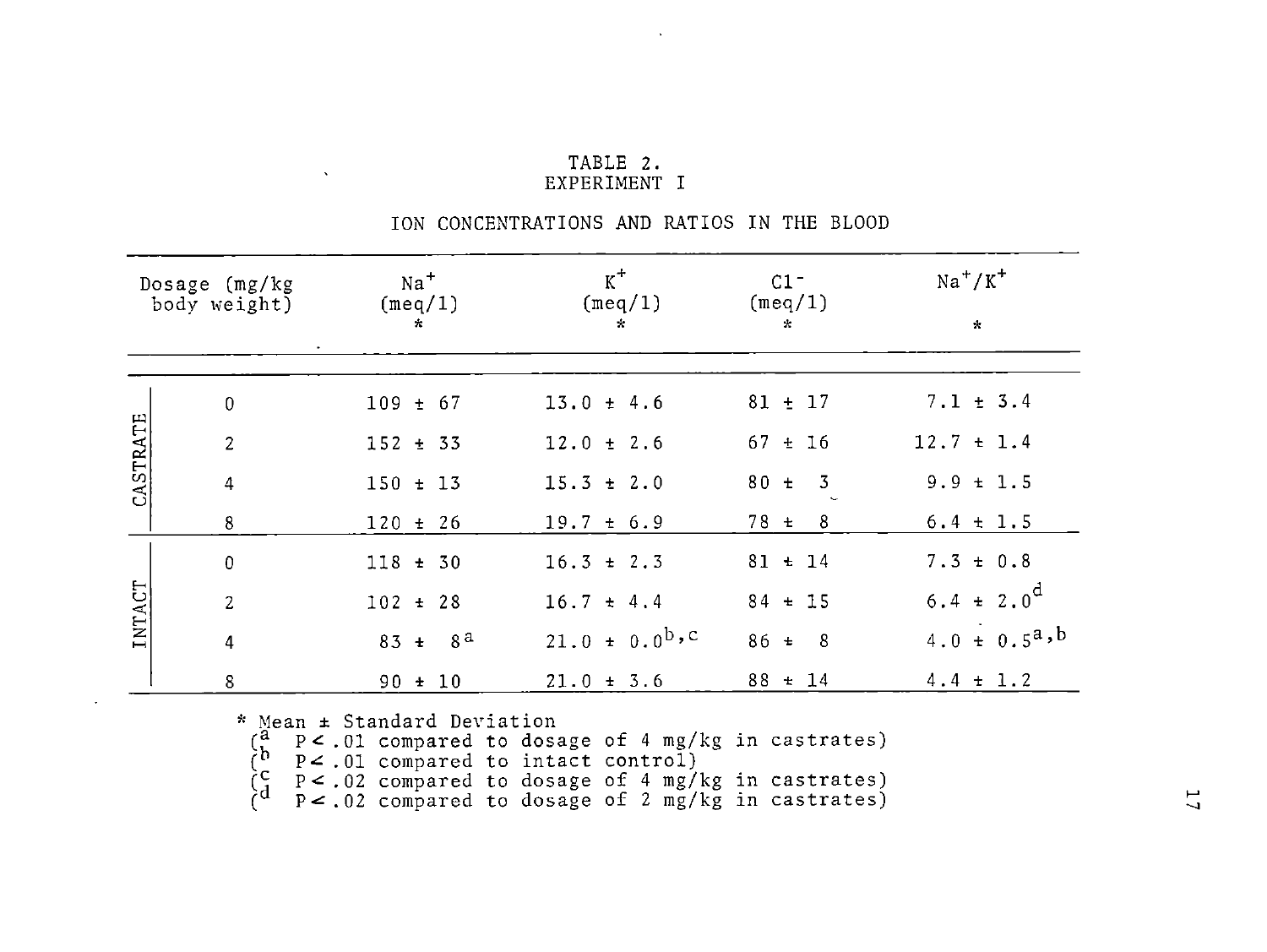|                                            | TABLE 3. |              |  |  |
|--------------------------------------------|----------|--------------|--|--|
|                                            |          | EXPERIMENT I |  |  |
| ION CONCENTRATIONS AND RATIOS IN THE URINE |          |              |  |  |

 $\sim$ 

|          | Dosage (mg/kg<br>body weight) | $Na+$<br>(meq/1)<br>$\star$ | $K^+$<br>(meq/1)<br>$\star$ | $C1$ <sup>-</sup><br>(meq/1)<br>$\approx$ | $Na+/K+$<br>$\star$ |
|----------|-------------------------------|-----------------------------|-----------------------------|-------------------------------------------|---------------------|
|          | $\overline{0}$                | $118 + 71$                  | $74 \pm 68$                 | $131 + 127$                               | $1.9 \pm 0.8$       |
| CASTRATE | $\overline{c}$                | $179 \pm 42$                | $114 \pm 46$                | $186 + 105$                               | $1.7 \pm 0.4$       |
|          | $\overline{4}$                | $175 + 13$                  | $175 + 53$                  | 45<br>$194 \pm$                           | $1.0 \pm 0.5$       |
|          | 8                             | $156 \pm 43$                | $155 \pm 22$                | $227 +$<br>69                             | $1.0 \pm 0.5$       |
|          | $\mathbf 0$                   | $143 \pm 19$                | $174 \pm 23$                | 18<br>$195 +$                             | $0.8 \pm 0.6$       |
| INTACT   | $\overline{c}$                | $171 \pm 28$                | $140 + 40$                  | 60<br>$196 \pm$                           | $1.3 \pm 0.4$       |
|          | $\overline{4}$                | $216 \pm 27$ <sup>a</sup>   | $184 \pm 18$                | 70<br>$288 +$                             | $1.2 \pm 0.3$       |
|          | 8                             | $191 \pm 19$ <sup>a</sup>   | $169 \pm 31$                | 6 <sup>b</sup><br>$263 +$                 | $1.2 \pm 0.1$       |

\* Mean + Standard Deviation

 $\mathcal{E}$ 

 $\mathbf{v}$ 

 $\sim 100$ 

 $\left(\begin{matrix} a & p \\ k & p \end{matrix}\right)$   $\leq$  02 compared to Intact Control)

 $(b \t P<.01$  compared to Intact Control)  $\mathcal{L}^{\pm}$ 

 $\sim 10^{11}$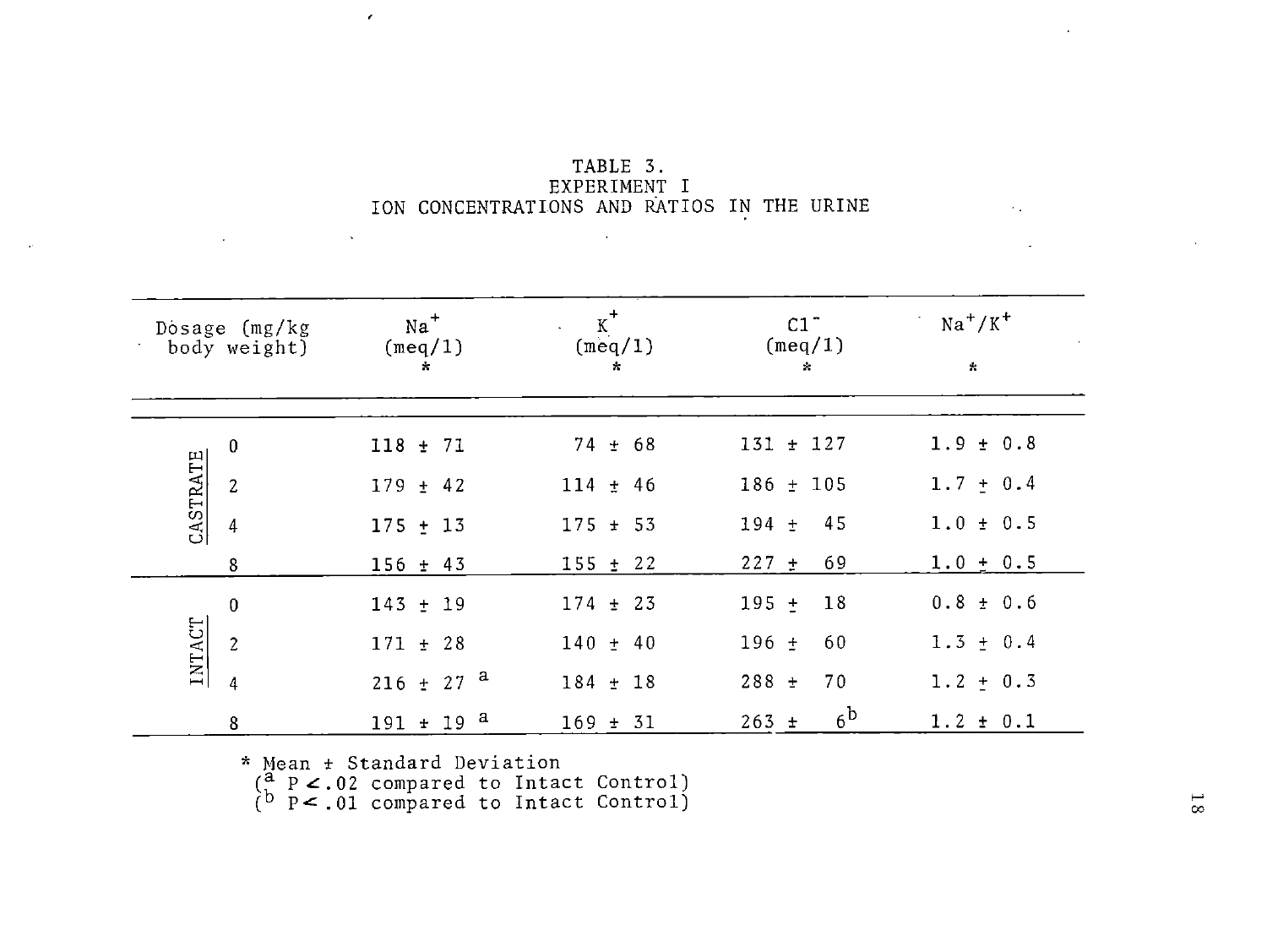eight mg/kg significantly elevated urine Na<sup>+</sup> and Cl<sup>-</sup> levels in intact females only (Table 3).

#### Experiment II

Administration of Danazol over a twenty day period again produced no significant change in body weight at any of the doses administered (Table 4).

Injections of Danazol for twenty days caused a decrease in adrenal weights in both treated groups, but the castrate control group also exhibited a decrease in weight which was not significantly different from that of treated castrates (Table 4). Intact rats injected with Danazol exhibited a significantly lower ovarian weight compared to the intact control rats (Table 4).

Danazol also caused an elevation of serum  $K^+$  levels and a decrease in the  $\text{Na}^+/\text{K}^+$  ratios in the serum of intact rats (Table S), but the effect of castration alone was to elevate the serum  $K^+$  levels (Table 5) as well as the levels of urine chloride ions (Table 6).

Zona glomerulosa thickness decreased in both groups treated with Danazol compared to the intact control group, but castration alone also caused the glomerulosa layer to diminish in size (Table 7).

Finally it should be noted that in all the data obtained (adrenal weight, ion concentrations and ratios, and thickness of the zona glomerulosa) not one significant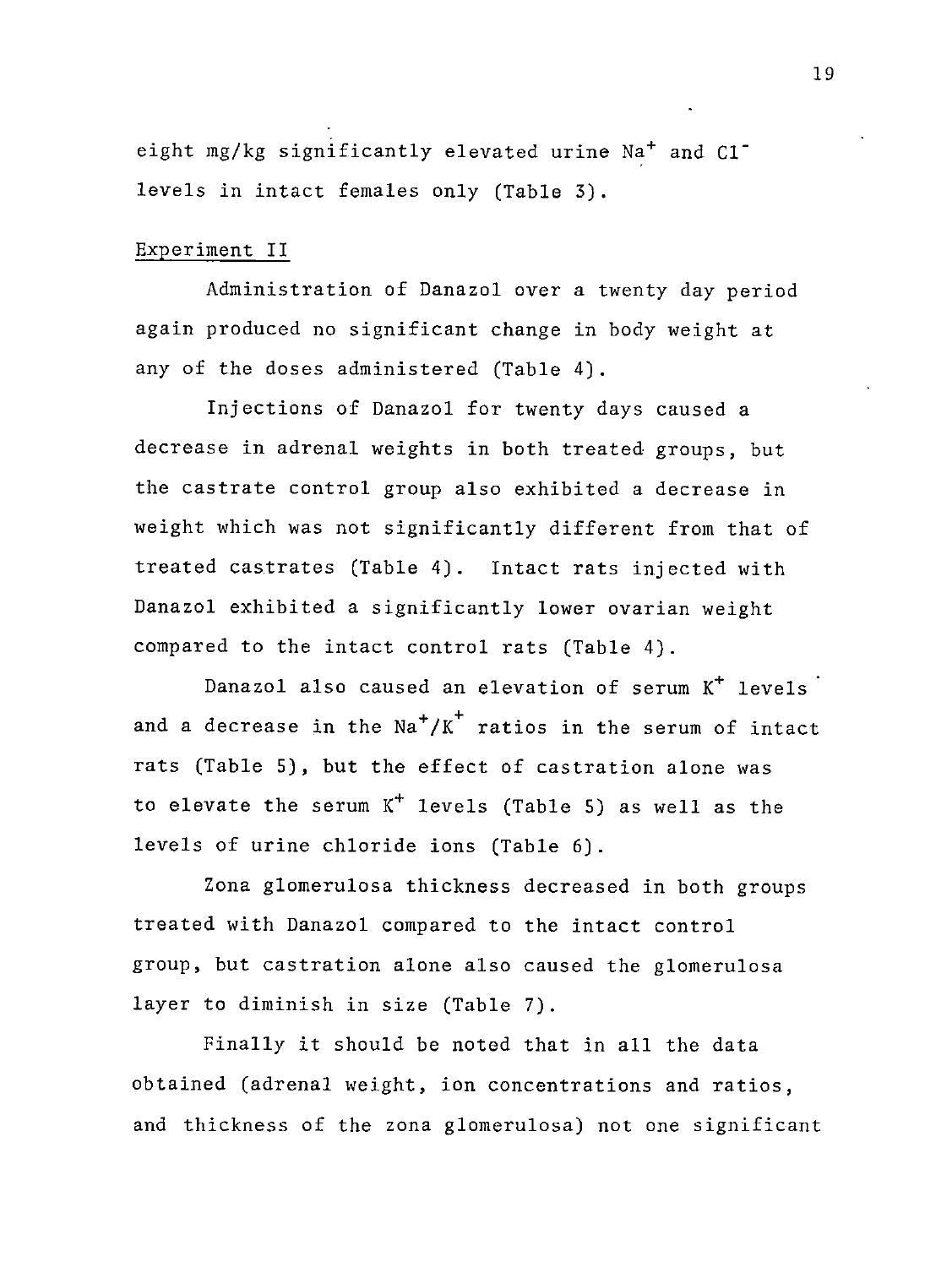difference was observed between Danazol injected castrates and control castrates.

 $\hat{\mathcal{A}}$ 

 $\hat{\mathbf{v}}$ 

 $\sim$ 

 $\left($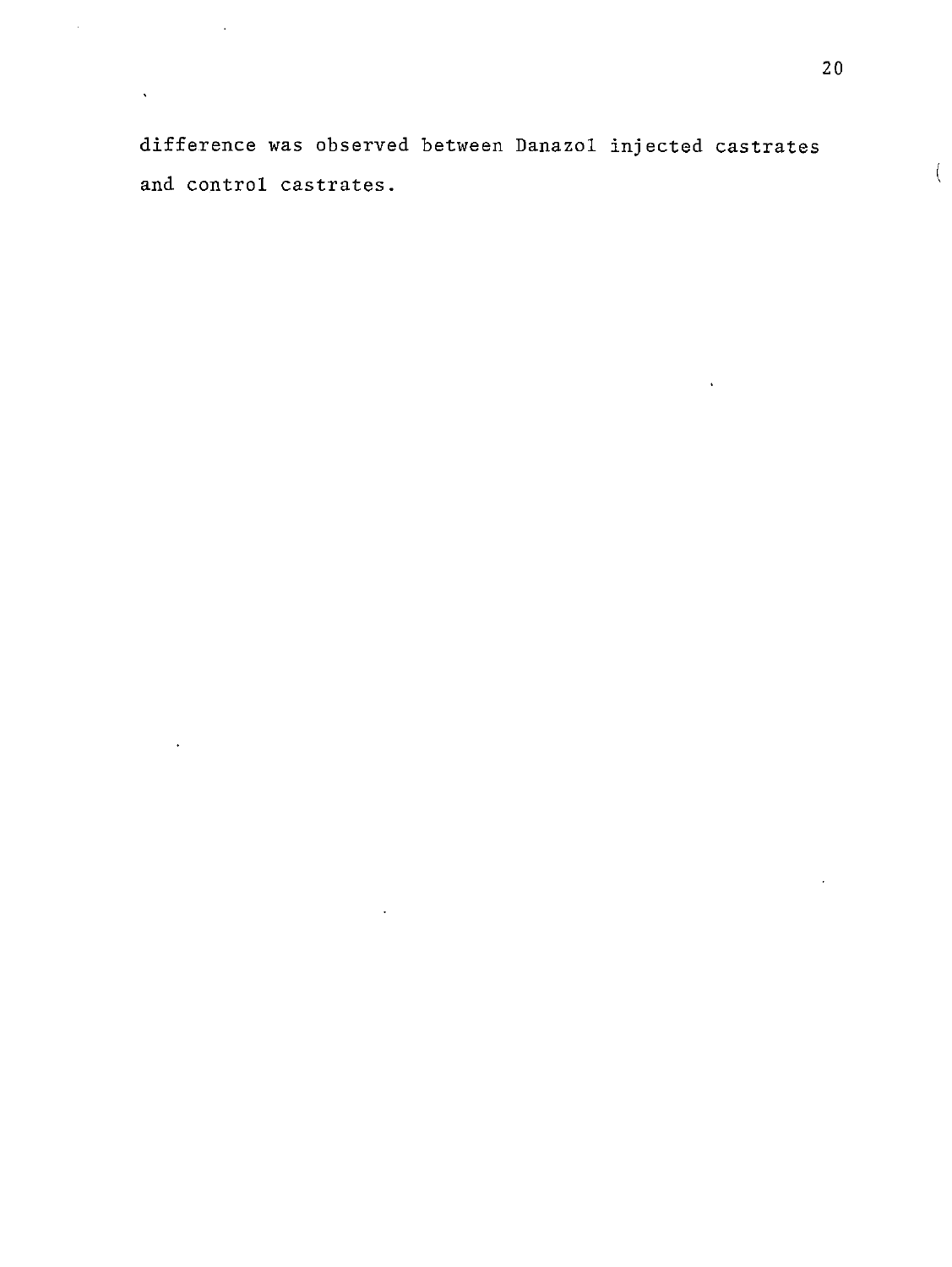## TABLE 4.

 $\label{eq:2.1} \frac{1}{2} \int_{\mathbb{R}^3} \left| \frac{1}{\sqrt{2}} \left( \frac{1}{\sqrt{2}} \right) \right|^2 \, \mathrm{d} \mathcal{L} \, \mathrm{d} \mathcal{L} \, \mathrm{d} \mathcal{L} \, \mathrm{d} \mathcal{L} \, \mathrm{d} \mathcal{L} \, \mathrm{d} \mathcal{L} \, \mathrm{d} \mathcal{L} \, \mathrm{d} \mathcal{L} \, \mathrm{d} \mathcal{L} \, \mathrm{d} \mathcal{L} \, \mathrm{d} \mathcal{L} \, \mathrm{d} \mathcal{L} \, \$ 

## EXPERIMENT II

## BODY WEIGHT CHANGE AND RELATIVE ADRENAL AND OVARIAN WEIGHTS

| Treatment        | *Change in Body<br>Weight<br>(gm) | *Relative Adrenal<br>Weight (mg/ 100 gm<br>body weight) body weight) | *Relative Ovarian<br>Weight $(mg/ 100 \, \text{gm})$ |
|------------------|-----------------------------------|----------------------------------------------------------------------|------------------------------------------------------|
| Intact Control   | $-1 + 10$                         | $9.7 \pm 0.2$                                                        | $11.4 \pm 2.5$                                       |
| Intact Danazol   | $+8 \pm 14$                       | $7.0 \pm 1.3^2$                                                      | 6.9 $\pm$ 1.6 <sup>b</sup>                           |
| Castrate Control | $-5 + 15$                         | $7.1 + 0.4^a$                                                        |                                                      |
| Castrate Danazol | $-2 + 10$                         | 7.4 $\pm$ 0.8 <sup>a</sup>                                           |                                                      |
|                  | * Mean + Standard Deviation       |                                                                      |                                                      |

 $(b \tP<.01$  compared to Intact Control)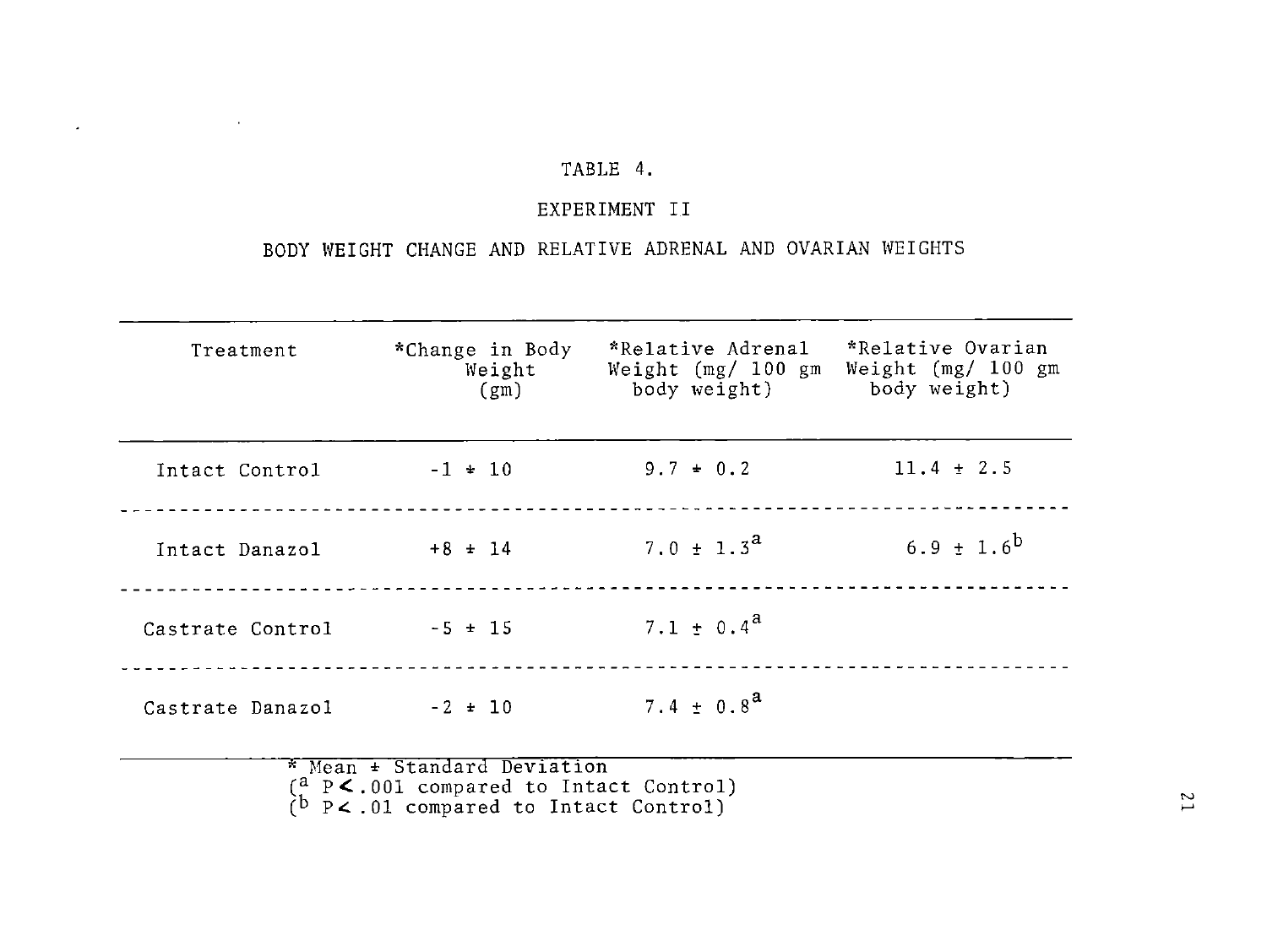# TABLE 5.

# EXPERIMENT II

# ION CONCENTRATIONS AND Na<sup>+</sup>/K<sup>+</sup> RATIOS IN THE BLOOD

| Treatment | Na <sup>+</sup><br>$(\text{meg}/1)$ | $K^+$<br>(meq/1)                                                         | $C1$ <sup>-</sup><br>$(\text{meq}/1)$ | $Na^+/K^+$<br>$\star$      |
|-----------|-------------------------------------|--------------------------------------------------------------------------|---------------------------------------|----------------------------|
|           |                                     | Intact Control $109.1 \pm 9.2$ $13.5 \pm 3.5$ 58 $\pm 8$                 |                                       | $8.2 \pm 1.7$              |
|           |                                     | Intact Danazol $119.3 \pm 7.6$ 21.3 $\pm$ 4.7 <sup>a</sup>               | $66 \pm 6$                            | $5.7 \pm 1.0$ <sup>a</sup> |
|           |                                     | Castrate Control 117.0 $\pm$ 13.1 18.3 $\pm$ 3.2 <sup>b</sup> 65 $\pm$ 6 |                                       | $6.6 \pm 0.7$              |
|           |                                     | Castrate Danazol $113.4 \pm 9.5$ $17.3 \pm 4.7$ 67 $\pm 9$               |                                       | $6.9 \pm 3.2$              |
|           | * Mean ± Standard Deviation         | $\binom{a}{1}$ P $\zeta$ .02 compared to Intact Control)                 |                                       |                            |

 $(b \overline{P} \times .05$  compared to Intact Control)

 $\Delta$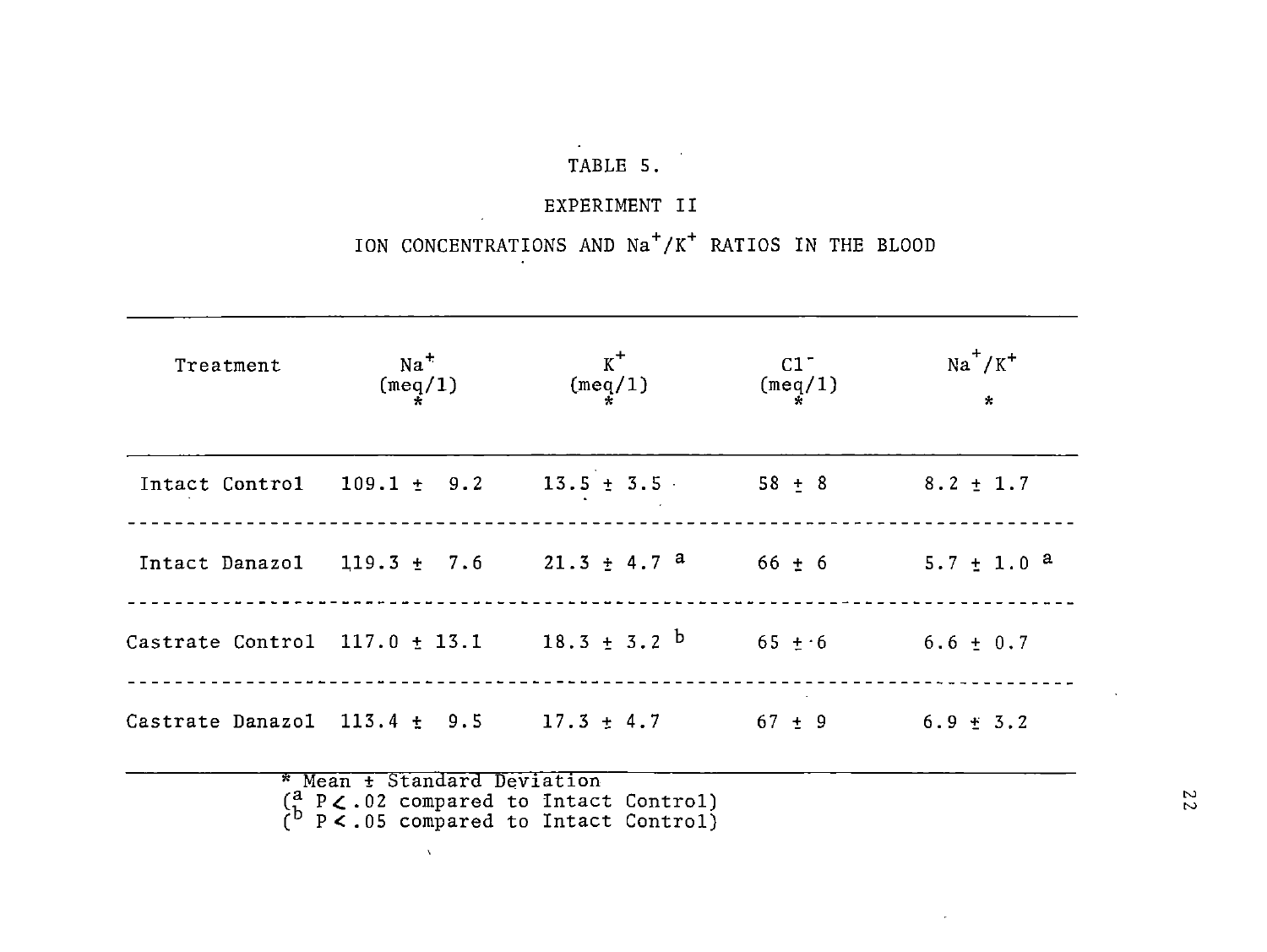## TABLE 6.

## EXPERIMENT II

# ION CONCENTRATIONS AND Na<sup>+</sup>/K<sup>+</sup> RATIOS THE URINE

| Treatment                 | $Na+$<br>$(\text{meq}/1)$ | $K^+$<br>(meq/1)          | C1<br>(meq/1)                | $Na+/K+$<br>$\star$ |
|---------------------------|---------------------------|---------------------------|------------------------------|---------------------|
| Intact Control            |                           | $124 \pm 49$ $174 \pm 45$ | $117 \pm 48$ . 73 $\pm$ . 21 |                     |
| Intact Danazol 129 ± 56   |                           | $177 \pm 18$              | $134 \pm 46$ . $71 \pm .15$  |                     |
| Castrate Control 181 ± 44 |                           | $196 \pm 31$              | $211 \pm 71$ . $93 \pm .21$  |                     |
| Castrate Danazol 195 ± 34 |                           | $204 \pm 8$               | $288 \pm 33^{\circ}$         | $.96 \pm .19$       |

\* Mean + Standard Deviation

 $\ddot{\phantom{a}}$ 

where  $\begin{array}{ll} \text{mean} & \text{standard} & \text{peraction} \\ \text{(a)} & \text{p} < .05 & \text{compared to Intact Control} \end{array}$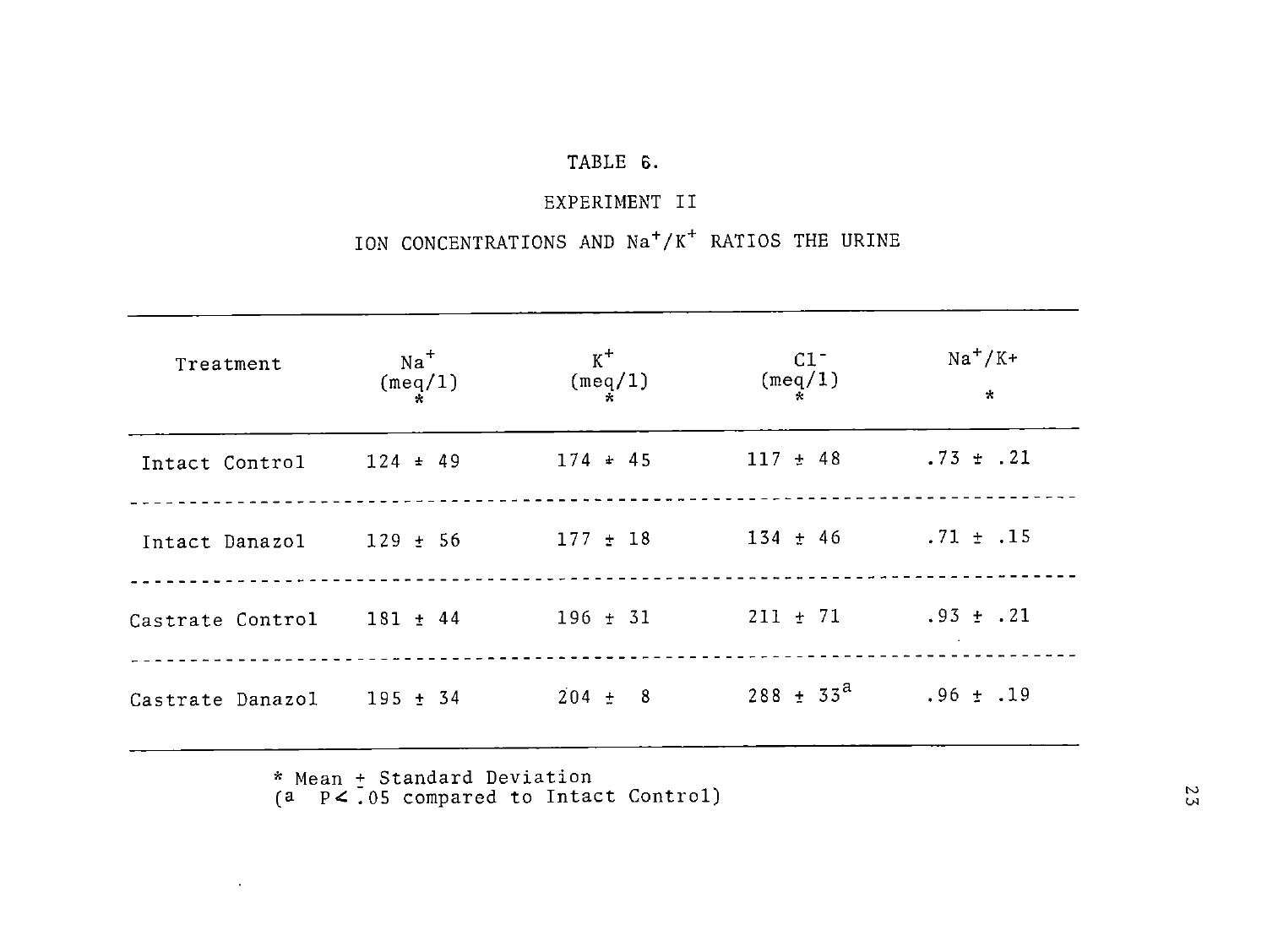## TABLE 7.

## EXPERIMENT II

## ZONA GLOMERULOSA THICKNESS

| Treatment        | *Thickness<br>(microns)     |
|------------------|-----------------------------|
| Intact Control   | $51.7 \pm 5.1$              |
| Intact Danazol   | $40.5 \pm 5.2$ <sup>a</sup> |
| Castrate Control | $33.0 \pm 7.2$ b            |
| Castrate Danazol | $37.3 \pm 9.6^a$            |
|                  |                             |

\* Mean  $\pm$  Standard Deviation  $\begin{bmatrix} a & p & c \\ 0 & 1 & c \\ 0 & 1 & 0 \end{bmatrix}$  compared to Intact Control)  $\begin{pmatrix} b & p & o & o & o \\ 0 & 0 & 1 & o & o & o \end{pmatrix}$  compared to Intact Control)

 $\hat{\mathcal{L}}$ 

 $\sim$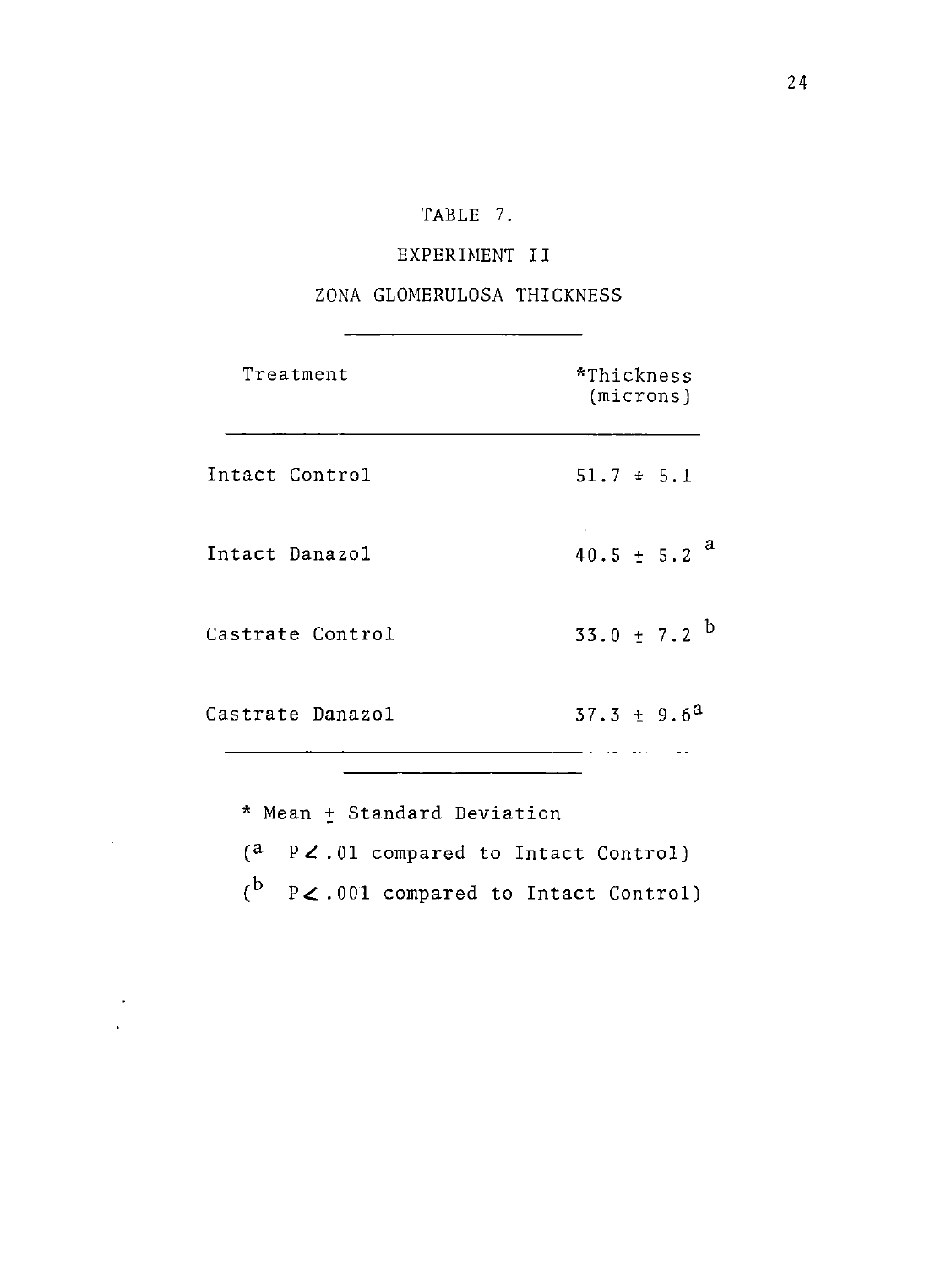#### DISCUSSION

In neither experiment were significant changes in body weight observed, indicating no anabolic effect at the doses administered. It was mentioned previously that anabolic effects were usually more prevalent at higher doses according to Dmowski (1979).

Experiment I produced an unexpected increase in adrenal weight due to castration alone (Table 1). Ovariectomy has been shown by Kitay, et al. (1963) to have an atrophic effect on the adrenal glands due to the removal of the stimulatory effect of estrogens on the release of ACTH from the pituitary. Experiment II produced the expected decrease in adrenal weight. The unexpected result in Experiment I may be attributed to post operative stress and the subsequent release of ACTH which was still exhibiting a trophic effect on the day the animals were sacrificed. More polished surgical technique along with the longer post operative period before analysis accounts for the more expected observation in Experiment II.

Nonsignificant ovarian weight reduction in Experiment I at all doses and a significant reduction in Experiment II may be attributed to one of three possible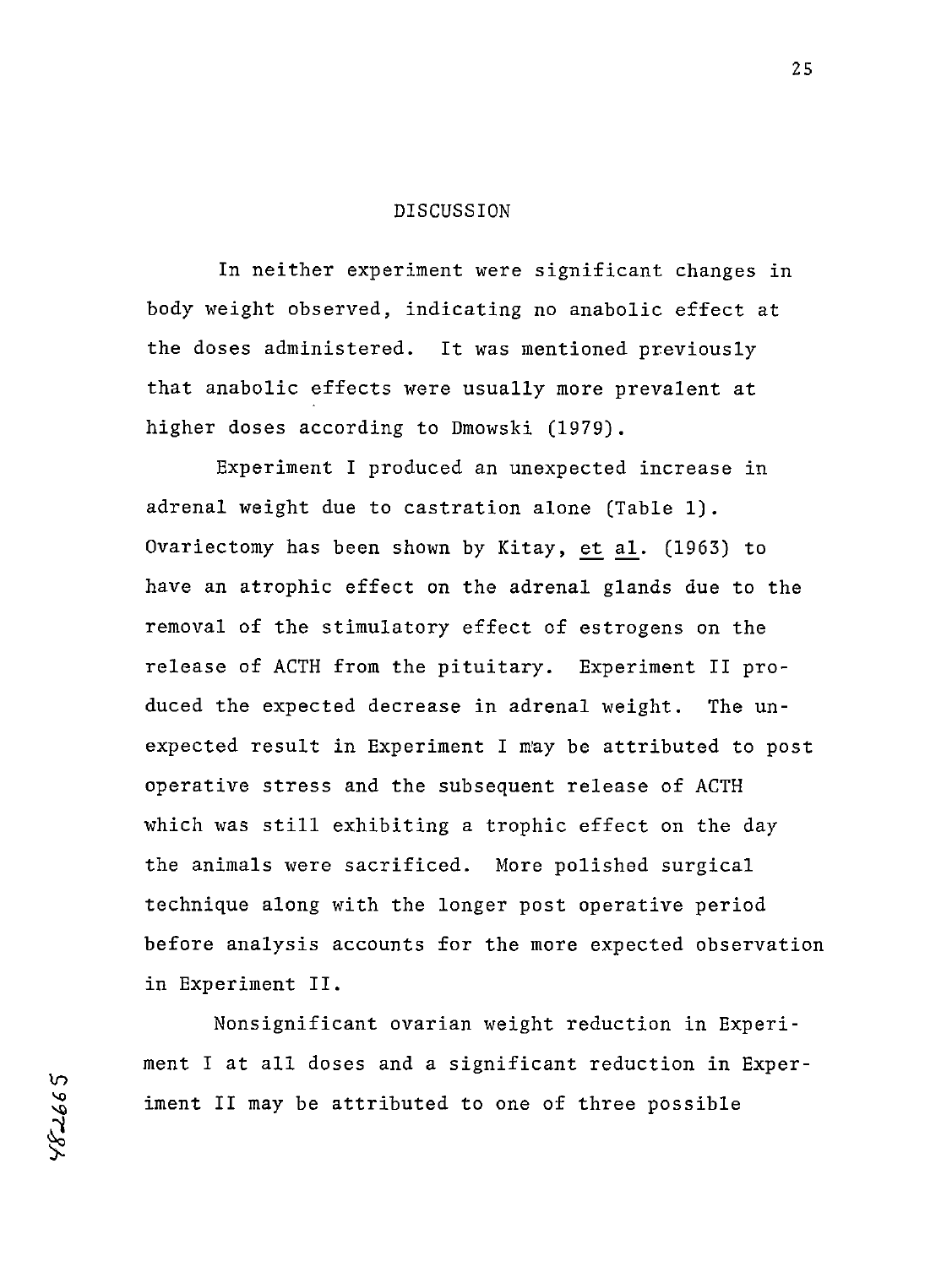causes: 1) the antigonadotropic effect of Danazol by way of inhibition on the pituitary-ovarian axis as indicated by Dmowski (1979), 2) direct inhibition of steroidogenesis in the ovary as demonstrated by Barbieri, et al. (1977), or 3) a combination of the two.

The concentrations of sodium and potassium ions are essential elements in electrolyte metabolism. In the kidney nephron sodium tends to be retained in the body fluids while potassium tends to be eliminated into the urine. Chloride ion concentrations tend to correlate with sodium ion concentrations as sodium ions are usually retained in the blood or excreted in the urine as sodium chloride. Changes in the concentrations of these ions in the blood and urine may indicate an effect on aldosterone, either in terms of its synthesis, release, or mechanism of action.

In Experiment I the most measurable effects of Danazol were observed at a dosage of 4 mg/kg. Significant differences in ion concentrations and ratios were noted between Danazol injected intact rats and intact controls, while differences also occurred between castrate and intact rats receiving this same dosage (Table 2 and 3). The significant elevation of serum  $K^+$  and urine Na<sup>+</sup> levels and a decrease in the  $\text{Na}^+/\text{K}^+$  ratio in the blood along with a nonsignificant elevation in urine C1<sup>-</sup> levels indicates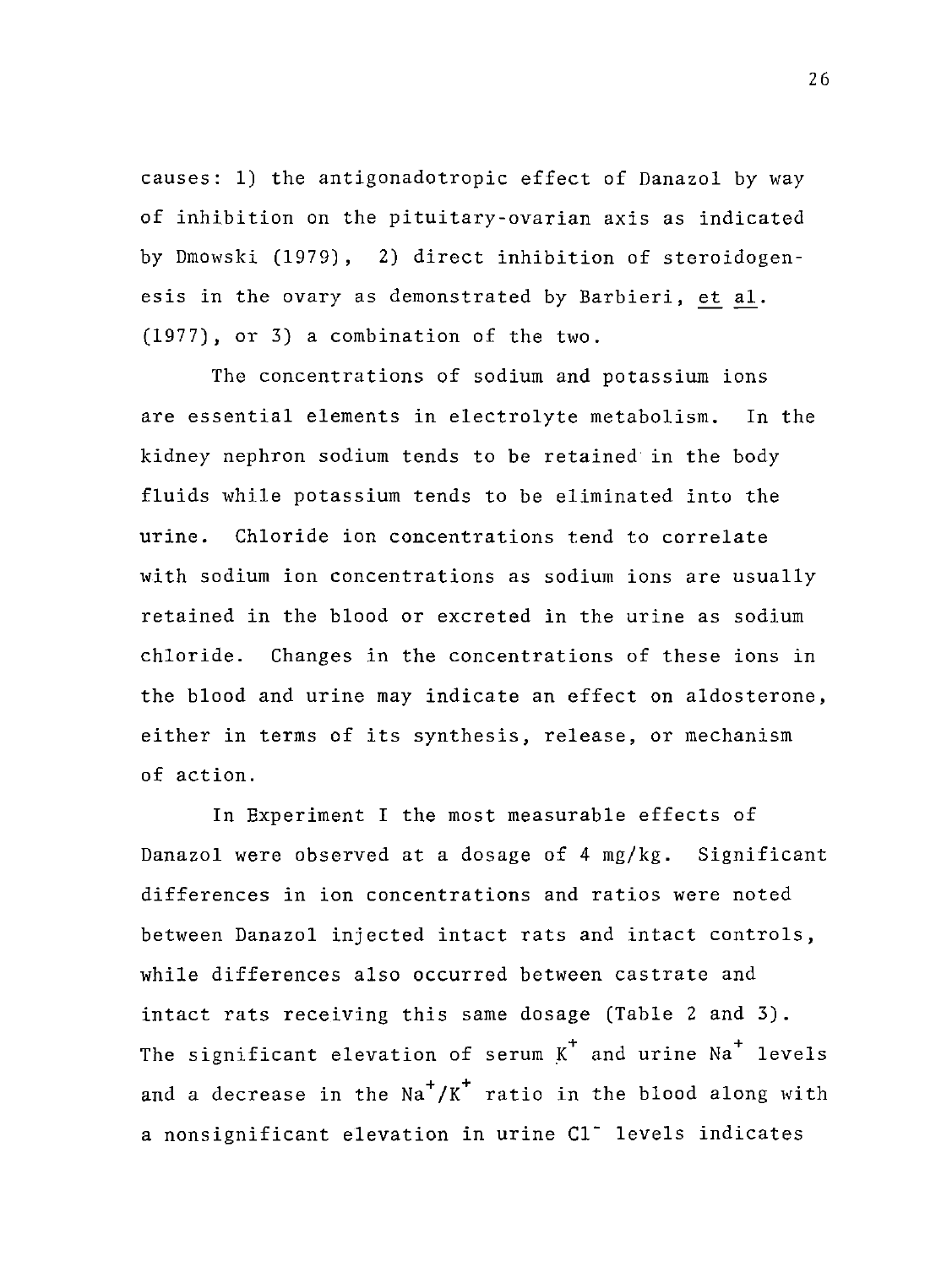that at a dosage of 4 mg/kg in intact rats, sodium chloride is being eliminated into the urine while  $K^+$  is being retained in the blood to a greater extent than in control rats. These facts along with the significant reduction in ovarian weight observed at this dosage led to the selection of 4 mg/kg as the optimal dosage to be used in Experiment II.

In Experiment II changes in electrolyte metabolism in rat urine and serum (Tables 5 and 6) and the decrease in the thickness of the zona glomerulosa (Table 7) in intact Danazol treated rats suggests the inhibition of aldosterone synthesis. The electrolyte changes were indicated by a decrease in the  $\text{Na}^+/ \text{K}^+$  ratio in the blood as well as an elevation in blood  $K^+$  levels (Table 5). If only electrolyte changes had been observed, influence on the renin-angiotensin system might have been suspected, The regression of the zona glomerulosa indicates that an inhibition of synthesis rather than an inhibition of the release of aldosterone is more probable.

Barbieri, et al. (1977) have shown that Danazol inhibits three of the enzymes of steroidogenesis leading from pregnenolone to the synthesis of corticosterone in rat adrenal cells in vitro. While data presented here suggests the inhibition of aldosterone in vivo, it does not indicate a mechanism of action. It is not evident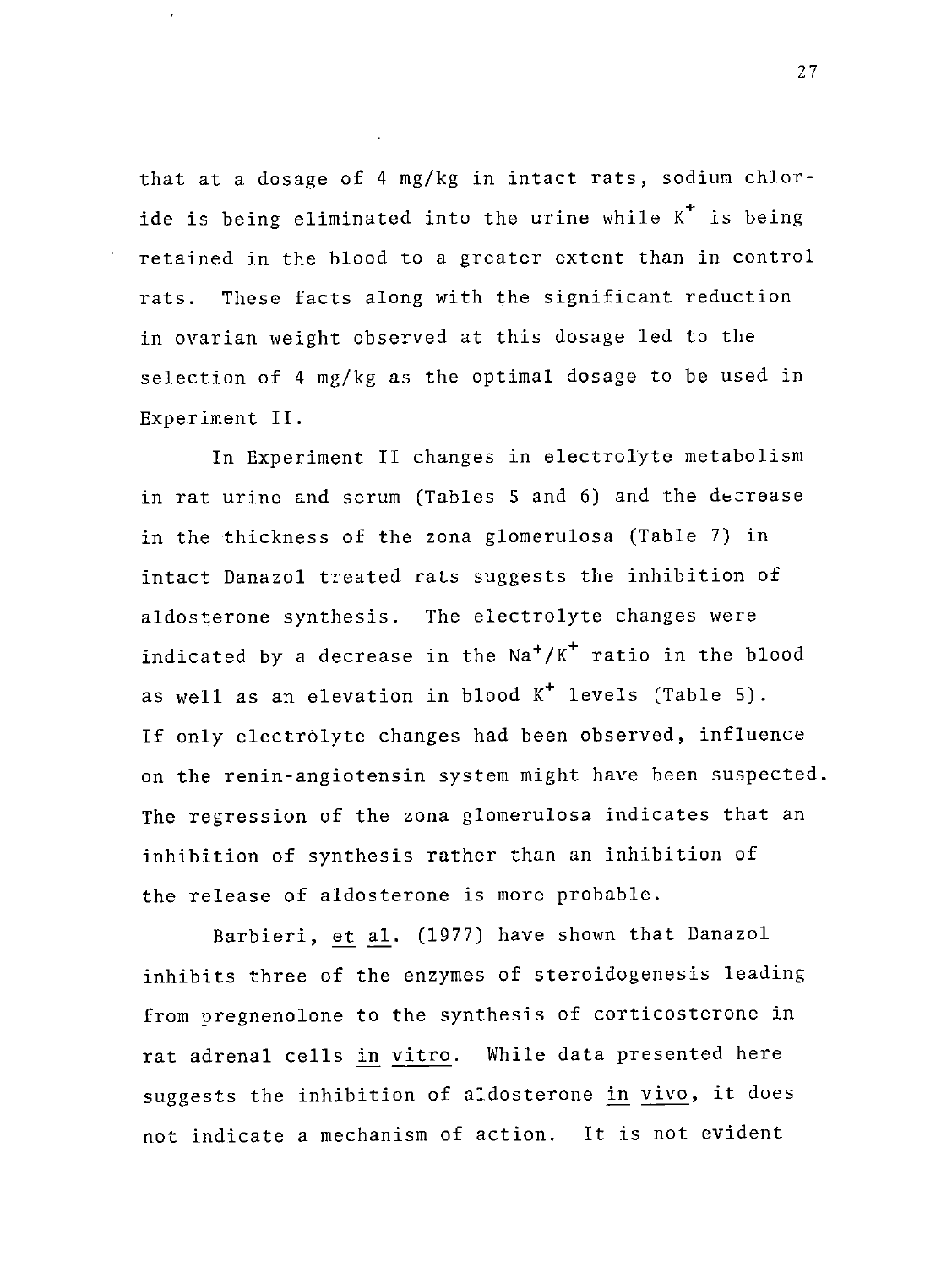whether aldosterone synthesis is inhibited by Danazol's inhibition of its precursor production or whether Danazol directly inhibits the 18-hydroxylase activity. This could be explored in vitro by incubating rat adrenal cells with Danazol and radioactive corticosterone as Barbieri, et al. did in demonstrating the inhibition of the enzymes which produced the precursors of aldosterone. The data reveals a greater inhibition on the, enzymes the closer you get to the synthesis of aldosterone, that is,  $11\beta$ -hydroxylase is inhibited more than 21-hydroxylase, which is inhibited more than 3S-hydroxysteroid dehydrogenase (See Figure 2). Watanuki, et al. (1978) have indicated the very distinct possibility that the llS-hydroxylase and 18-hydroxylase activities of the zona glomerulosa mitochondria are actually catalyzed by only one enzyme instead of two. If Danazol inhibits one of the enzyme's activities, there is a good possibility that it inhibits the other as well. To what extent this may occur is in need of further research.

According to Dmowski (1979) work with radioactive Danazol showing greater than plasma concentrations in the adrenal glands indicates possibly a direct influence of Danazol on the adrenal glands probably by means of binding to receptor sites. Rifka, et al. (1978) have reported the existence of an adrenal cytosol androgen receptor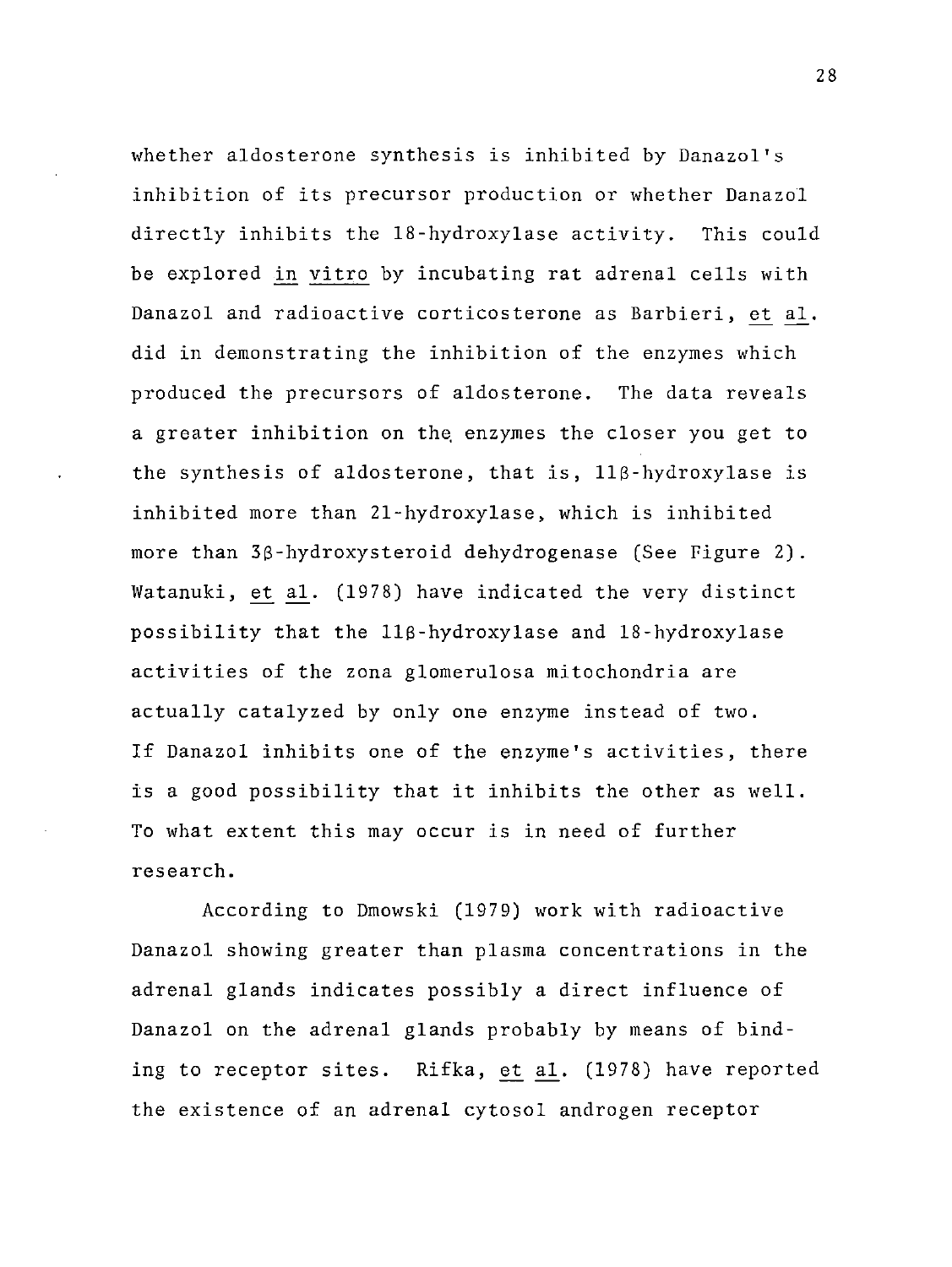which may mediate regression of the adrenals. Since Danazol is an androgen derivative, one possible explanation for adrenal weight loss upon treatment with Danazol is the binding of Danazol to this receptor. No significant differences were observed between the castrate controls, the castrated treated rats, or the intact treated rats. Therefore the effect observed between the intact treated and the intact controls may be related to the decrease in estrogens rather than a direct effect on the adrenal. Estrogens are currently believed to regulate the expression of certain genes and, as a result, subsequent protein formation (Turner and Bagnara, 1976). The lack of estrogens in castrated rats may cause a reduction of the receptors for Danazol, possibly the adrenal androgen receptor. Further research with radioactive Danazol's ability to bind to this androgen receptor and the determination of whether or not castration does, in effect, reduce the synthesis of these receptors would clarify this issue.

It should be noted that the length of time of administration affected the observed action of Danazol on electrolyte metabolism. In the ten day experiment at a dosage of 4 mg/kg, castrates exhibited significantly higher serum  $Na<sup>+</sup>$  and lower serum  $K<sup>+</sup>$  levels than intact rats receiving the same dosage (Table 2). Levels in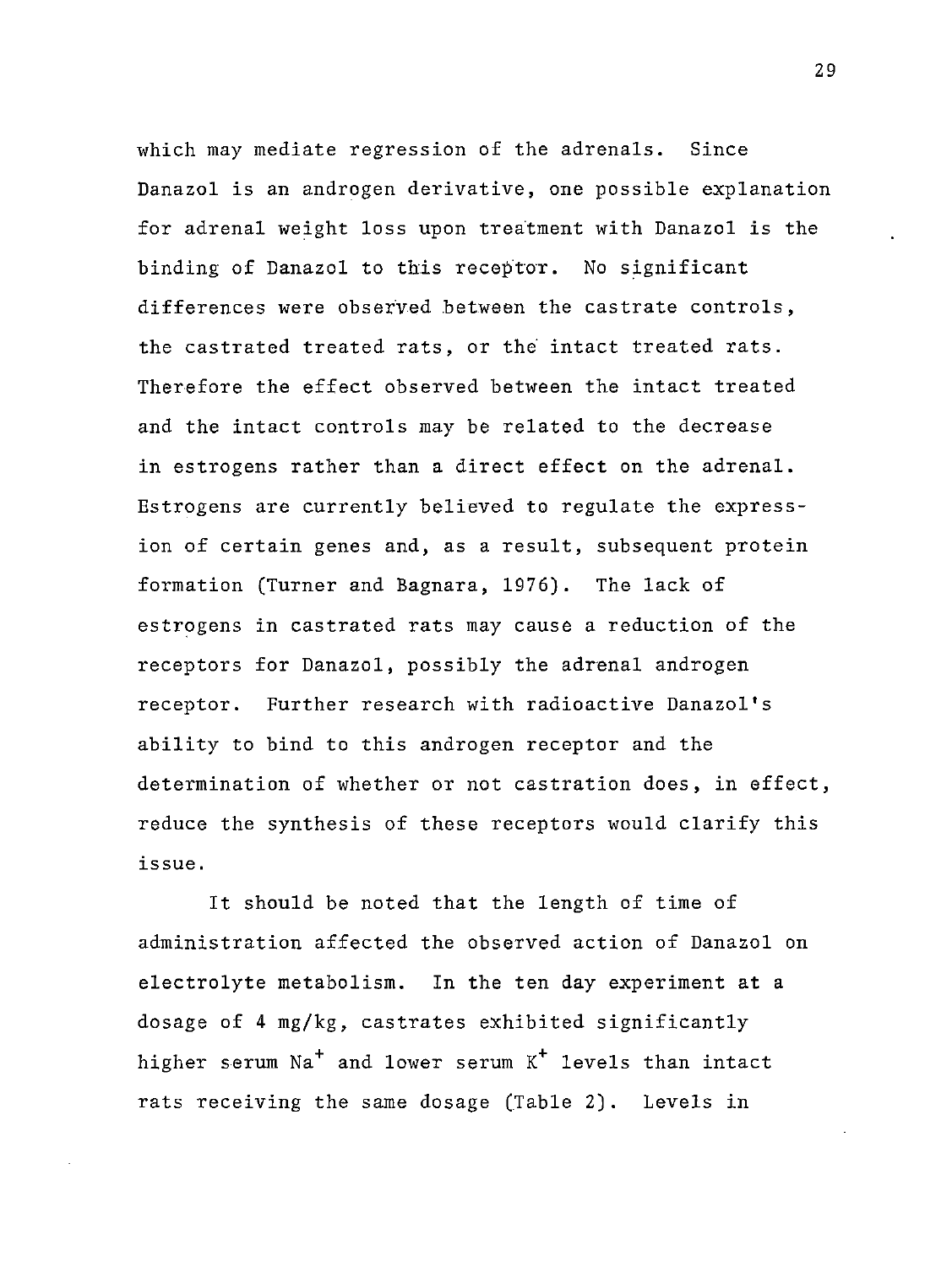Experiment II, however, were not significantly different. The difference in Experiment I may be attributed to the post operative increase in aldosterone immediately following surgery due to fluid loss. The longer post operative period and reduction of post operative stress eliminated this effect in Experiment II as no differences in electrolyte concentrations or ratios were observed between intact or castrate treated rats (Tables 5 and 6).

Although research has shown Danazol's ability to inhibit steroidogenesis in vitro, this thesis presents data which suggests the inhibition of aldosterone synthesis by Danazol in vivo in rats. However, more research is needed on the in vivo inhibition of steroidogenesis by Danazol, particularly in humans. Wentz, et al. (1975) studied adrenal response in.humans at a dosage of 800 mg/day which is the normal dosage recommended for treatment of endometriosis. They used a synthetic ACTH compound, cosyntropin, to test adrenal response as well as a metyrapone challenge which inhibits llS-hydroxylation. These tests were run following chronic Danazol administration and showed normal cortisol elevation in the bloodstream compared to controls when injected with cosyntropin, and normal ACTH rise following the metyrapone challenge. At this dosage in humans, there appears to be no evidence of inhibition upon cortisol synthesis.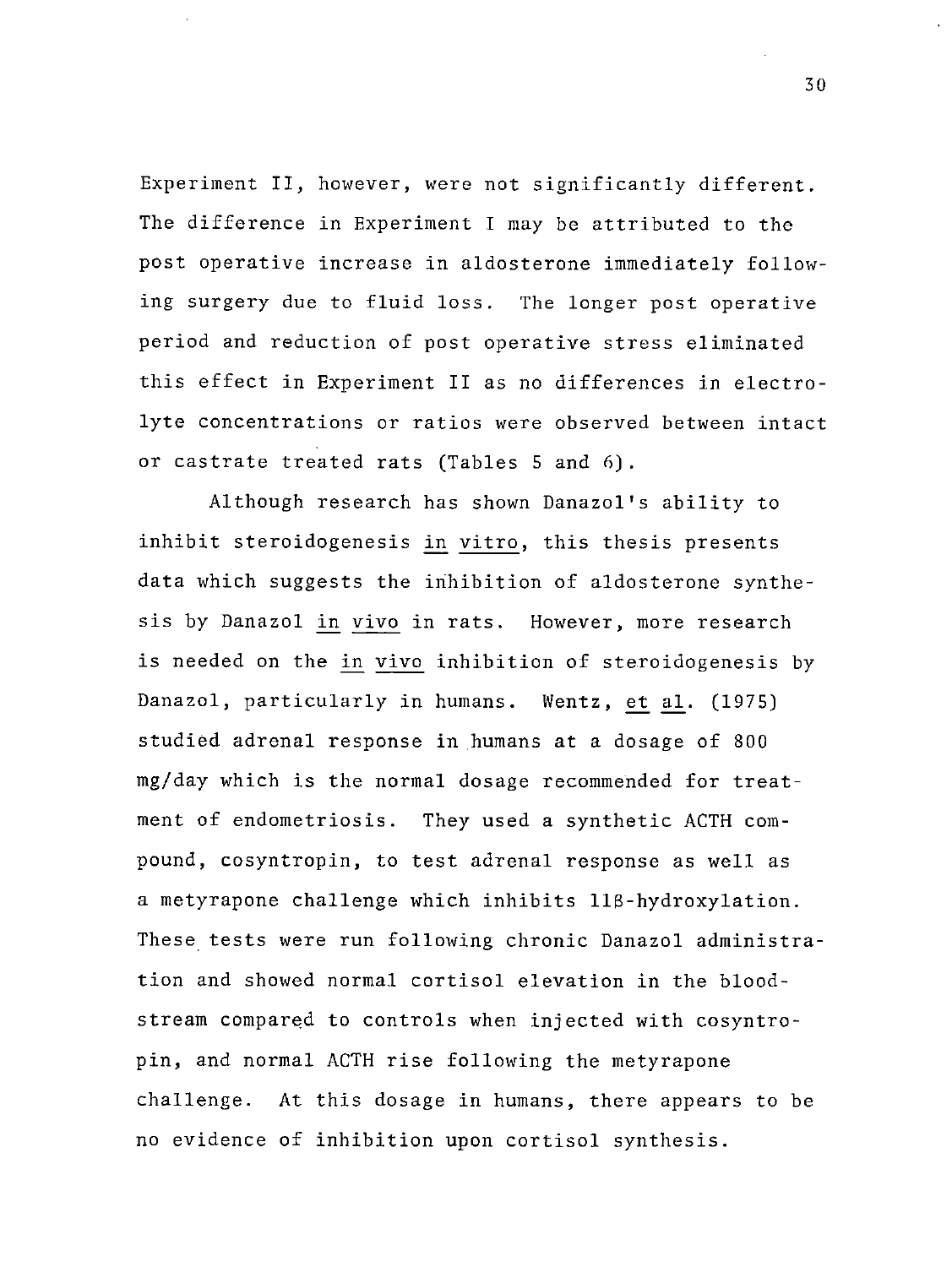Because aldosterone is produced by a different pathway, evidence in this thesis indicates a need for research in the area of Danazol's effect on the human pathway leading to the synthesis of aldosterone. This research would be especially important in patients treated with Danazol who may engage in strenuous activities since they may have a tendency to lose large amounts of salt and water from their body during activity.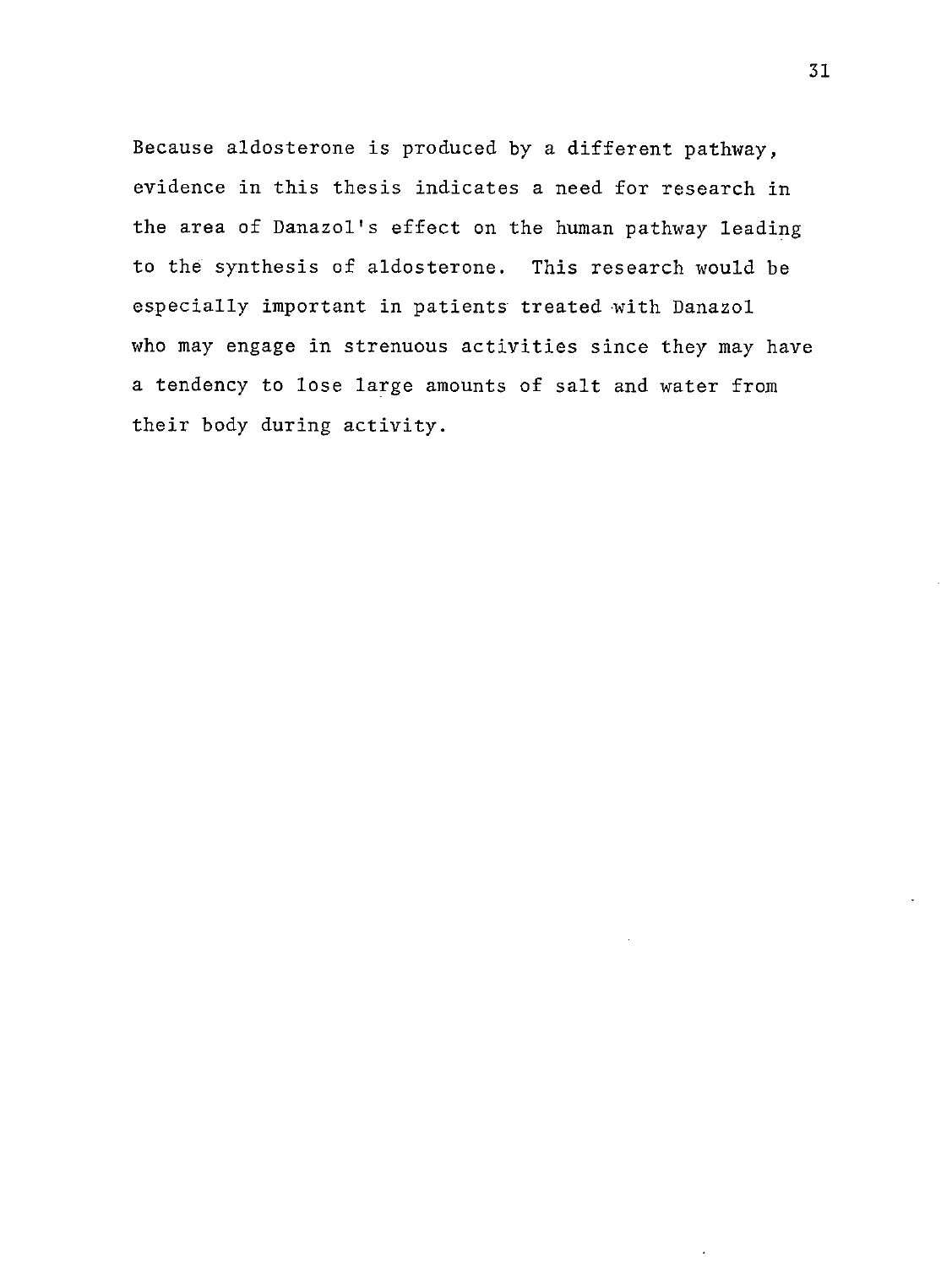#### BIBLIOGRAPHY

- Barbieri, Robert L., J.A. Canick, and K.J. Ryan. 1977. Danazol inhibits steroidogenesis in the rat testis in vitro. Endocrinology. 101: 1676-1682.
- Barbieri, Robert L., J.A. Canick, A. Maleris, R.B. Todd, I.J. Davies, and K.J. Ryan. 1977. Danazol inhibits steroidogenesis. Fertility and Sterility. 28(8): 809-813.
- Barbieri, Robert L., H. Lee, and K.J. Ryan. 1977. Danazol binding to the rat androgen, glucocorticoid, progesterone, and estrogen receptors: correlation with biological activity. Fertility and Sterility. 31 (2): 182-186.
- Boyd, G.S., A.M.S. Gorban, R. Hume, and M.E. Lawson. 1978. Cholesterol side chain cleavage. Proceedings of the National Academy of Sciences. 75(1): 33-34.
- Creange, John E., and G.O. Potts. 1974. A competitive radioligand assay for danazol (17a-pregn-4-en-20 yno-[2,3-d]-isoxazol-17-ol) using pregnant guinea pig plasma. Steroids. 23: 411-420.
- Dmowski, W.P., H.F.L. Scholer, V.B. Mahesh, and R.B. Greenblatt. 1971. Danazol-a synthetic steroid derivative with interesting properties. Fertility and Sterility. 22(1):9-18.
- Dmowski, W.P. 1979. Endocrine properties and clinical application of danazol. Fertility and Sterility.  $31(3): 237-251.$
- Franschimont, P. and C. Cramilion. 1977. The effect of danazol on anterior pituitary function. Fertility and Sterility. 28(8): 814-817.
- Greenblatt, Robert B., M. Oettinger, R. Borenstein, and C.S. Bohler. 1974. Influence of danazol (100 mg) on conception and contraception. Journal of Reproductive Medicine. 13(5): 201-203.
- Greenberg, David M. 1968. Metabolic Pathways: Vol. II. Academic Press. New York.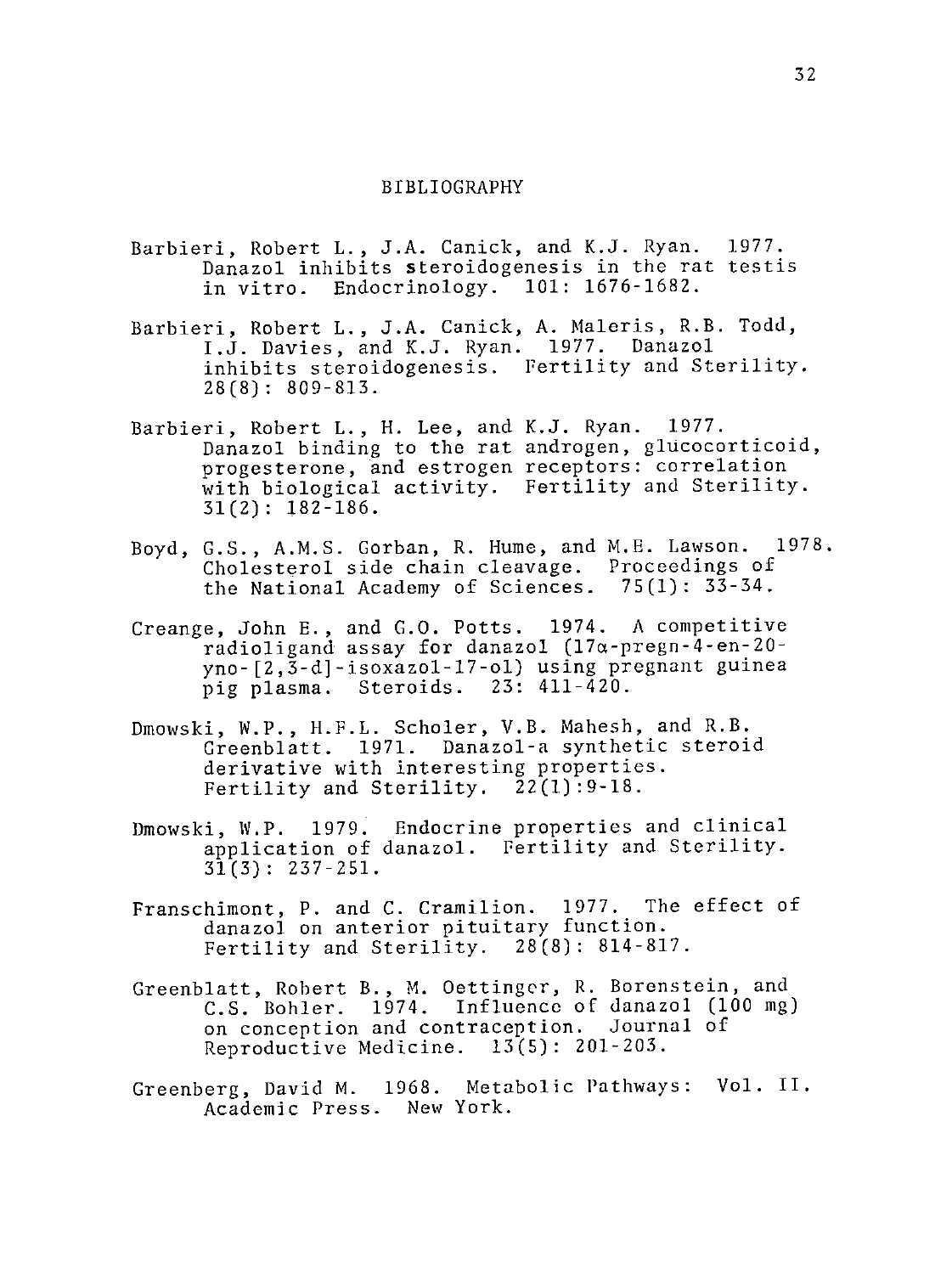- Humason, Gretchen. 1972. Animal Tissue Techniques. W.H. Freeman Co. San Francisco.
- Jenkins, John S. 1968·. Biochemical Aspects of the Adrenal Cortex. Williams and Wilkins Co. Baltimore.
- Kitay, I. Julian. 1963; Pituitary-adrenal function in .the rat after gonadectomy and gonadal hormone replacement. Endocrinology. 73: 253.
- Manson, A.J., F.W. Stonner, H.C. Newman, R.G. Clark, R.L. Christiansen, J.H. Ackerman, D.F. Page, J.W. Dean, D.K. Phillips, G.O. Potts, A. Arnold, A.K. Beyler, and R.O. Clinton. 1963. Steroidal heterocycle VIII androstano (2,3-d) isoxazoles and related compound. Journal of Medical Chemistry 6: 1.
- Potts, G.O., A.L. Beyler, and H.P. Schane. 1974.<br>Pituitary gonadotropin inhibitory activity of danazol. Fertility and Sterility.  $25(4)$ : 367-372.
- Rifka, S.M., G.B. Cutler, Jr., M.A. Sauer, and D.L. Loriaux. 1979. Rat adrenal androgen receptor: a possible mediator of androgen-induced decrease in rat adrenal weight. Endocrinology. 103(4): 1103-1110.
- Rosi, D., H.C. Newman, R.G. Christiansen. 1977. Isolation, synthesis, and biological activity of five metabolites of danazol. Journal of Medical Chemistry, 20: 349.
- Sabatini, David D. and E.D.P. DeRoberts. 1961. Ultrastructural zonation of the adrenal cortex in the rat. Journal of Biophysical and Biochemical Cytology. 9: 105-116.
- Sherins, R.J., H.M. Gandy, T.W. Thorslund, and C.A. Paulsen. 1971. Pituitary and testicular function studies: experience with a new gonadal inhibitor, danazol. Journal of Clinical Endocrinology and Metabolism. 35: 522.
- Turner, C. Donnell and J.T. Bagnara. General Endocrinology. W.B. Saunders Co. Philadelphia. 1976.
- Van Dijk, Jacoba; M. Frolich, E. Brand, and E. Hall. 1979. Treatment of unexplained fertility with danazol. Fertility and Sterility. 31(5): 481-485.